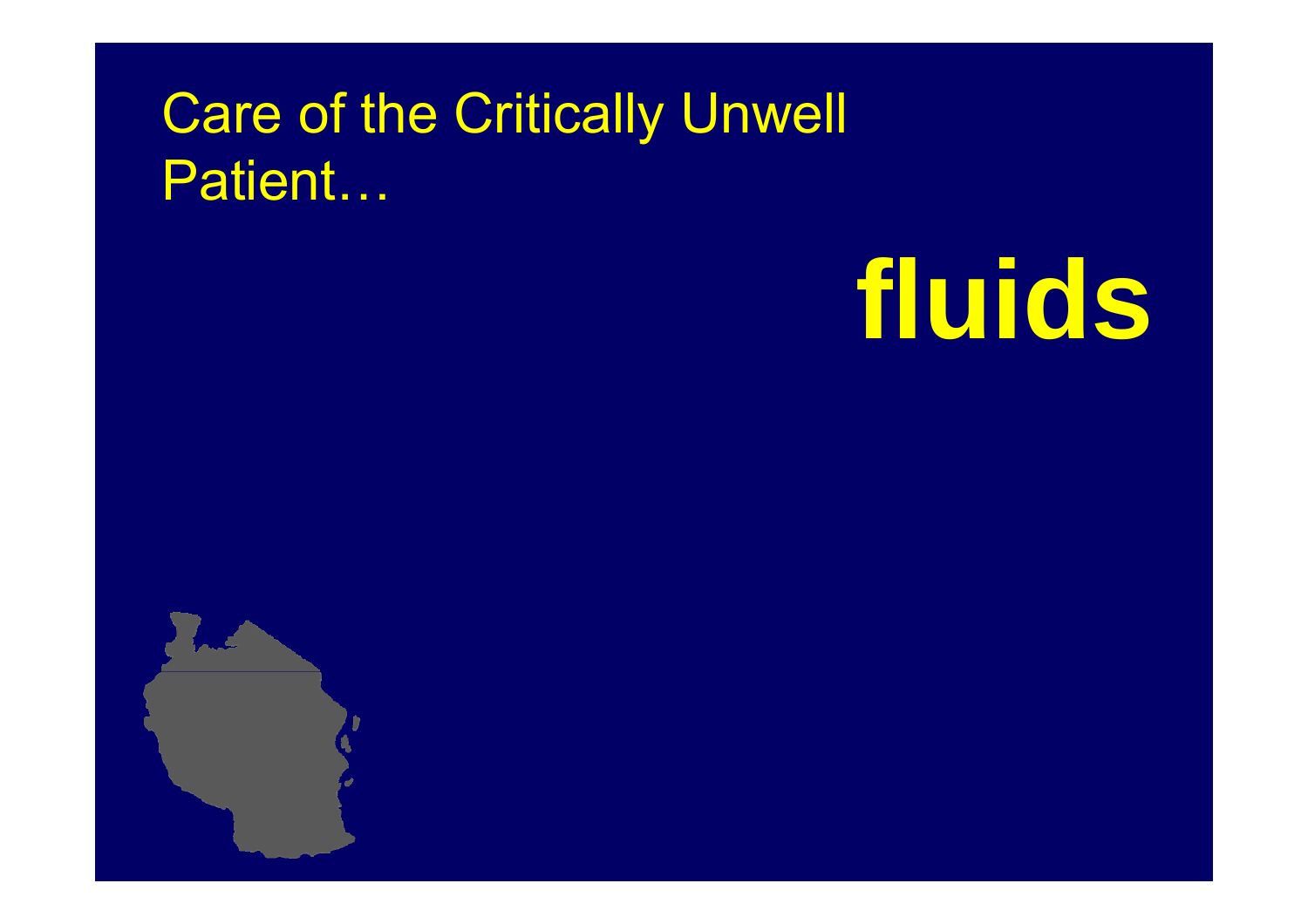#### Are we made of water?

# YES!

Humans are like cucumbers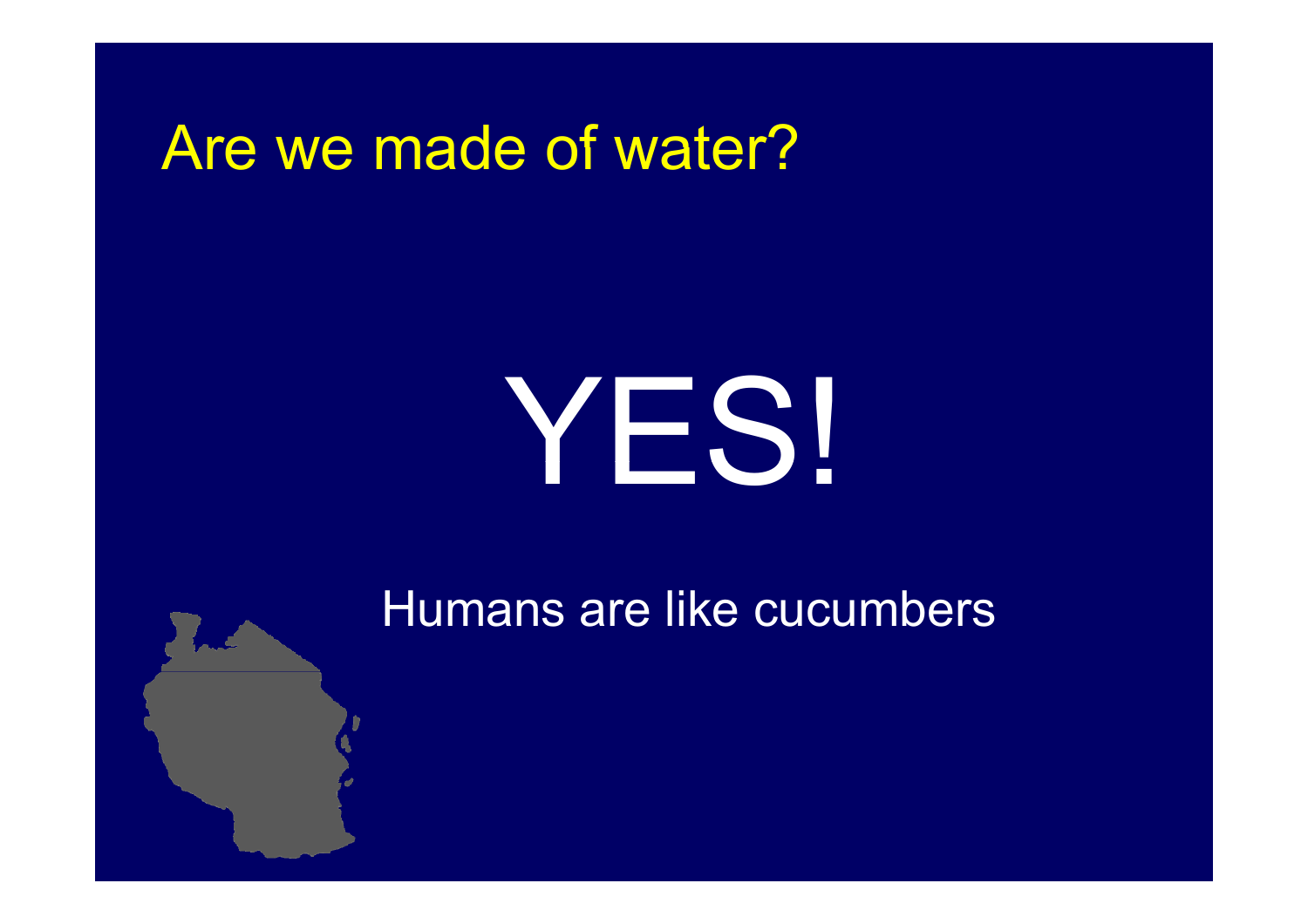#### Water content

• at least half of body weight in healty adults (60%)

• blood volume

- 7% bw males
- 6% bw females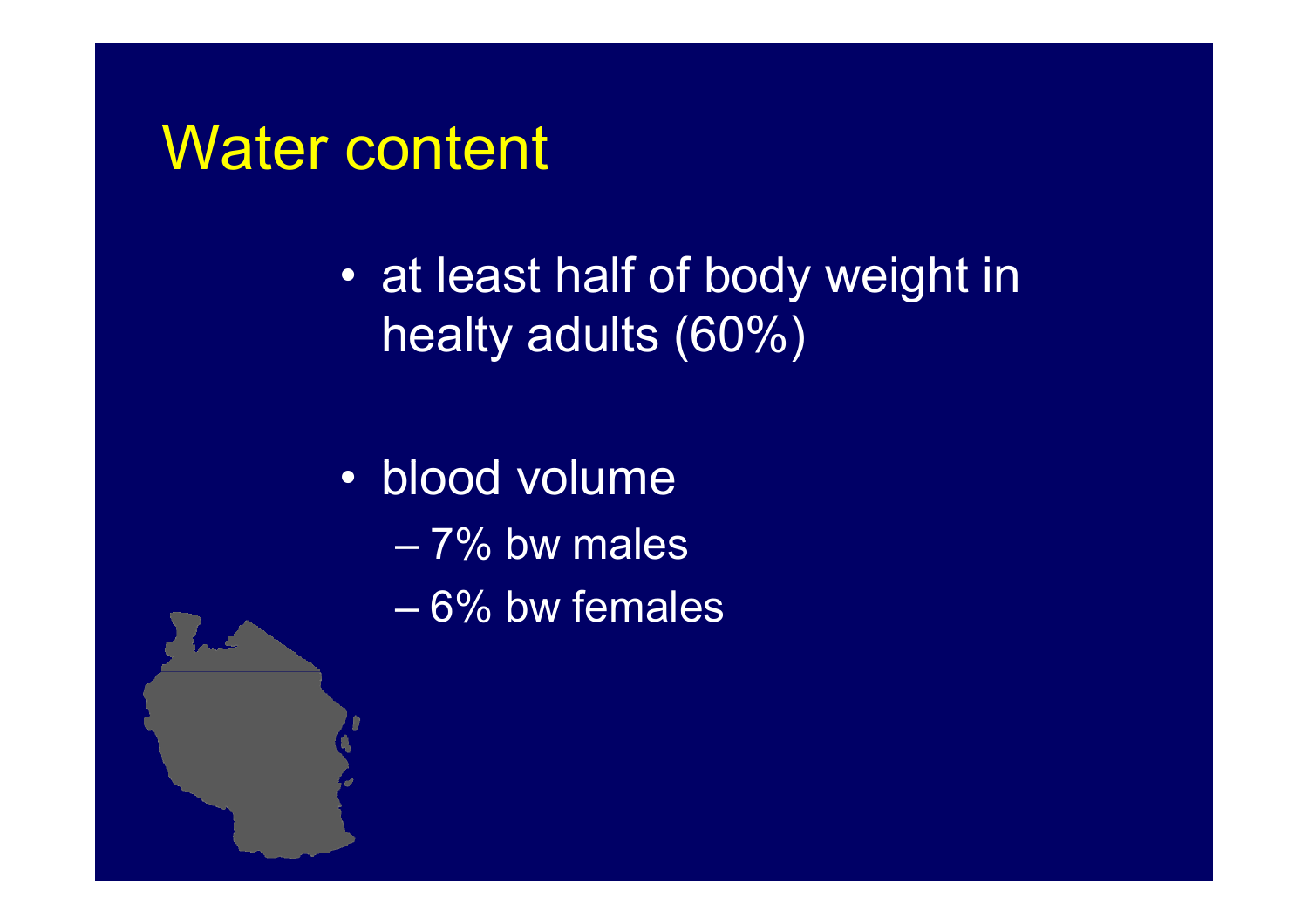#### **Composition**

• male 80kg

 $\bullet$  80 x 0,6 = 48 liter body fluids • 80 x 0,07 = 5,6 liters of blood

• 2/3 (32 liters) in cells •• 1/3 (16 liters) around cells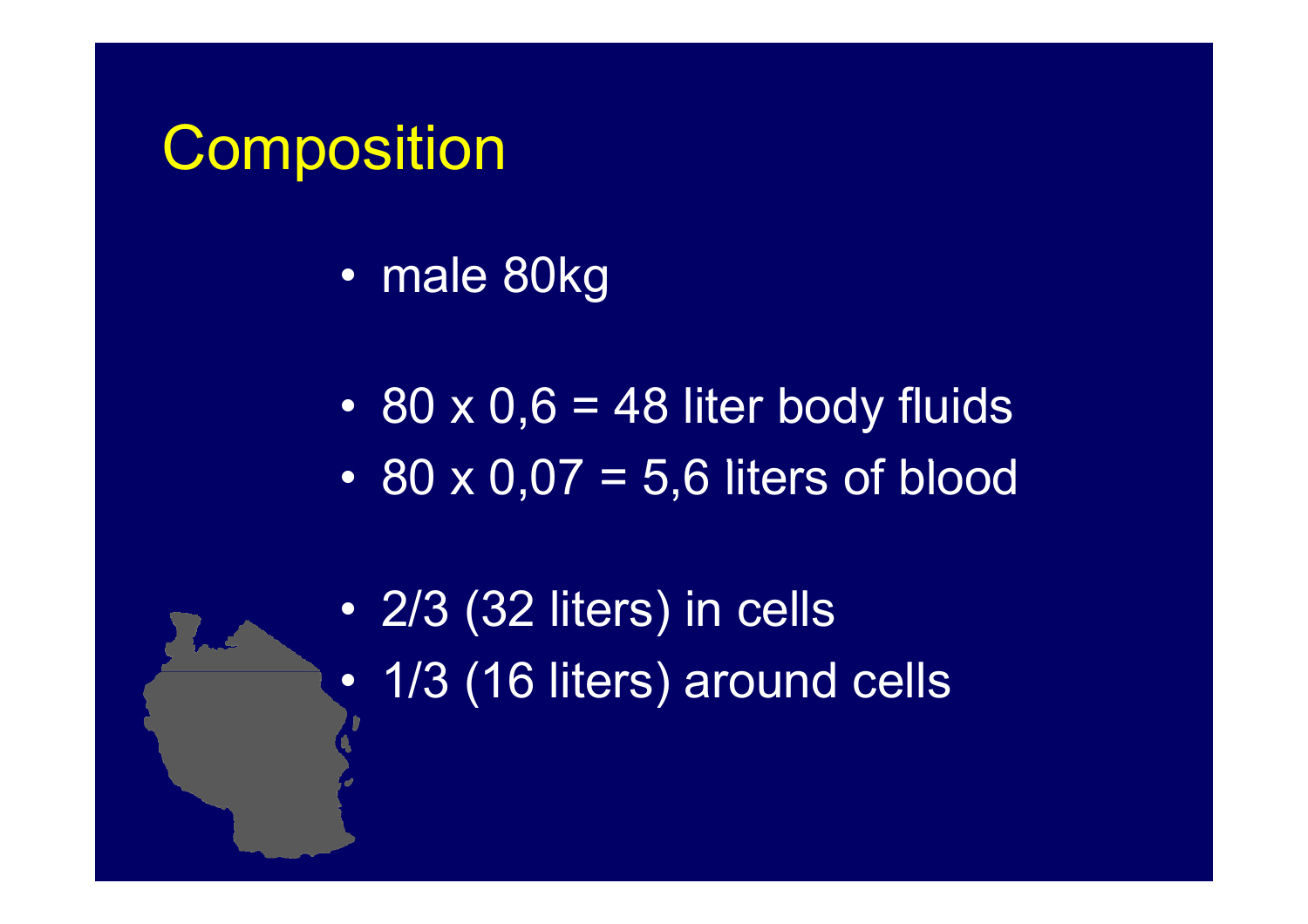#### How we lose fluids

urinebreathing sweating

#### **Normal Abnormal**

 bleeding stool (diarrhoea) **sequestration** stool breathing sweating

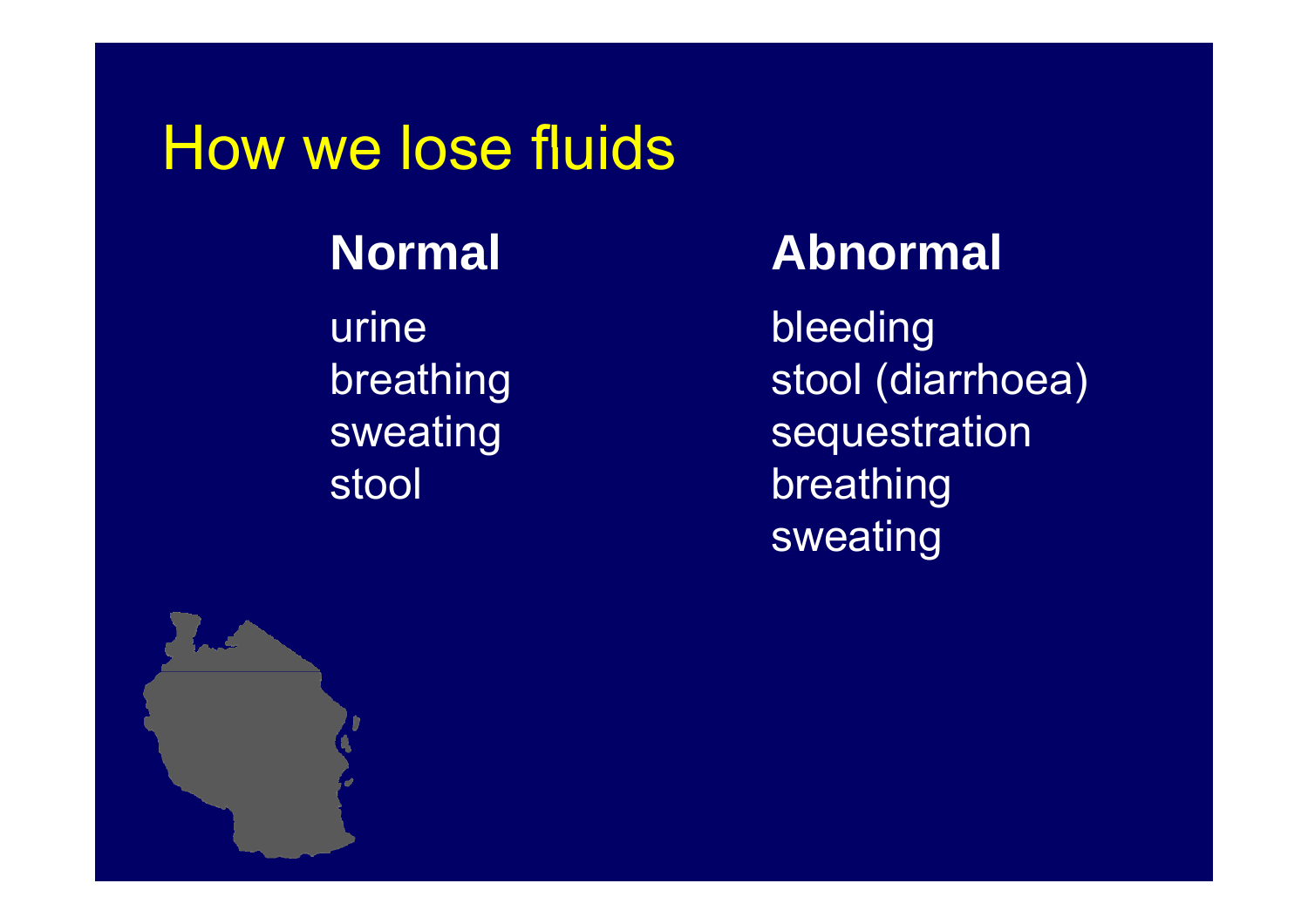#### Signs of shock?

•

•

- confusion / reduced conscious level
- fast pulse
- weak pulse
- slow capillary refill time (>2s)
- low blood pressure
- • narrow pulse pressure
	- a small difference between the systolic and diastolic blood pressure
	- fast breathing
	- poor urine output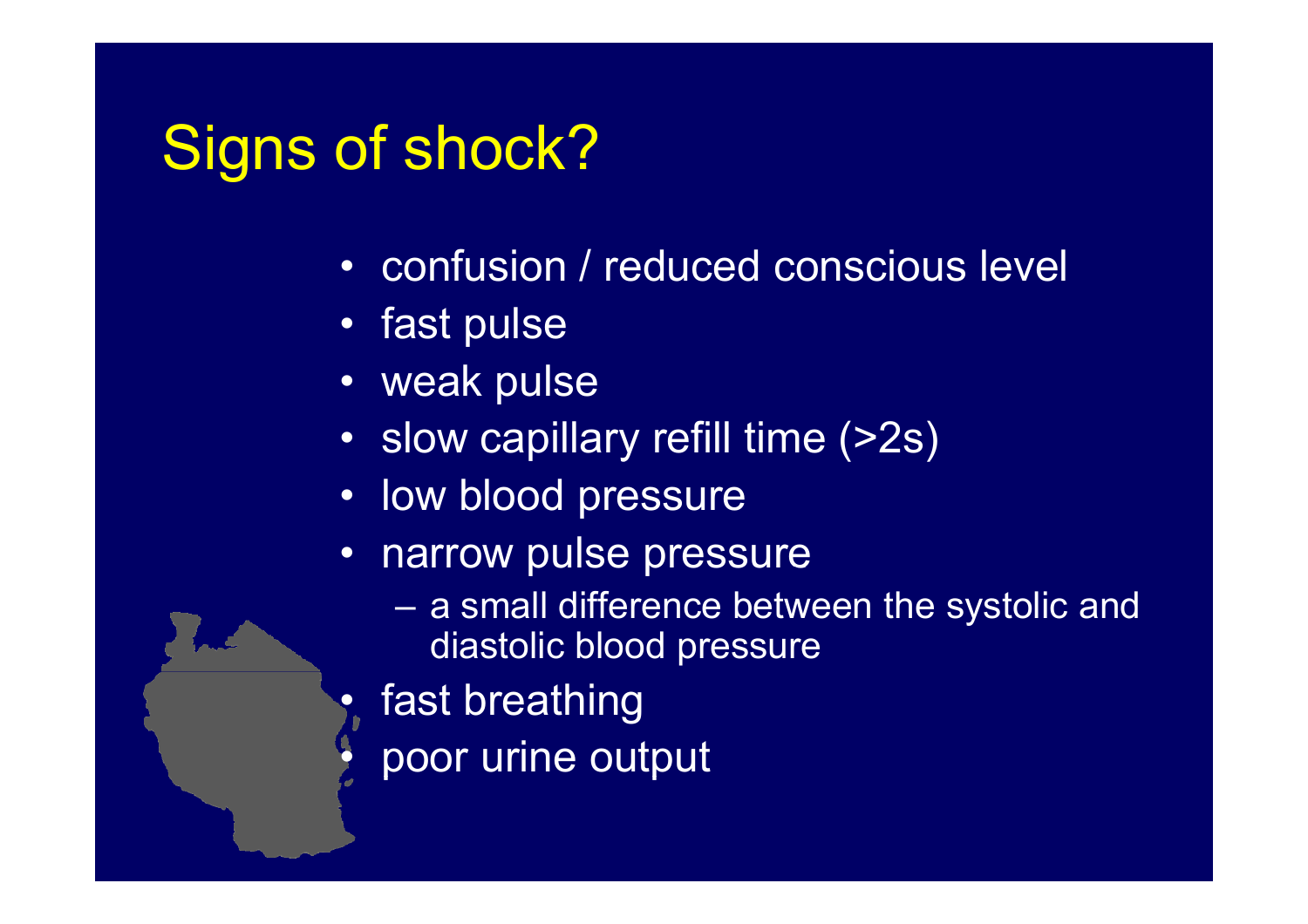#### Practical blood pressure

- •• When a patient becomes shocked, there is a usual pattern to observations:
	- 1. Pulse rate rises, and urine output falls
	- 2. "Pulse pressure" drops
	- 3. Blood pressure drops
	- 4. Patient dies!

 $\bullet$ 

**Note the earliest change is a rise** in pulse rate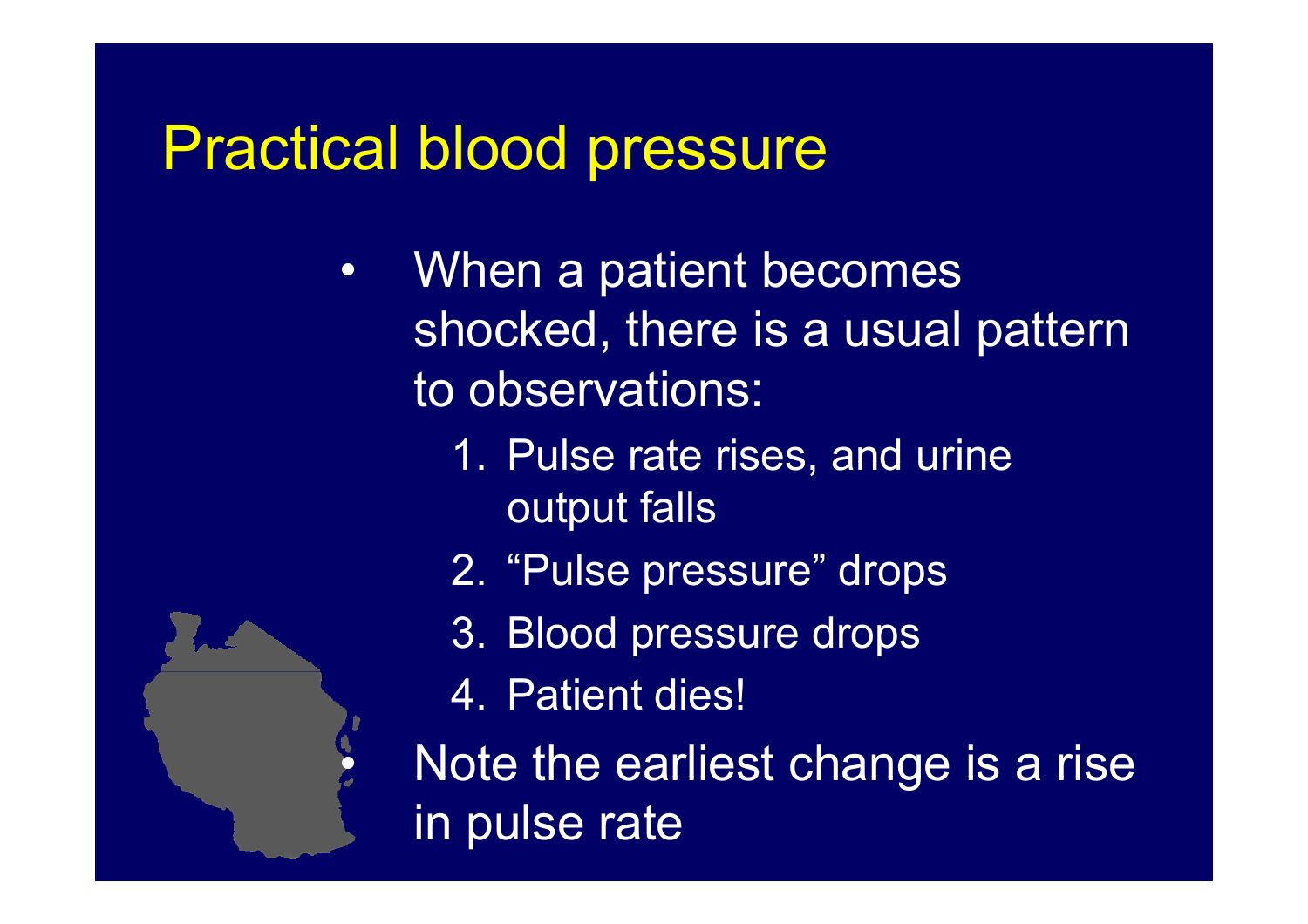#### Pulse pressure

 $\bullet$ 

 $\bullet$ 

- Difference between systolic and diastolic
- ie Systolic *minus* diastolic
- 100/50 = pulse pressure 50
- $\bullet$  $140/70$  = pulse pressure  $70$
- $\bullet$ 100/90 = pulse pressure 10

 $\bullet\,$  Normal pulse pressure = 30 or more Less than 30 is an early sign of shock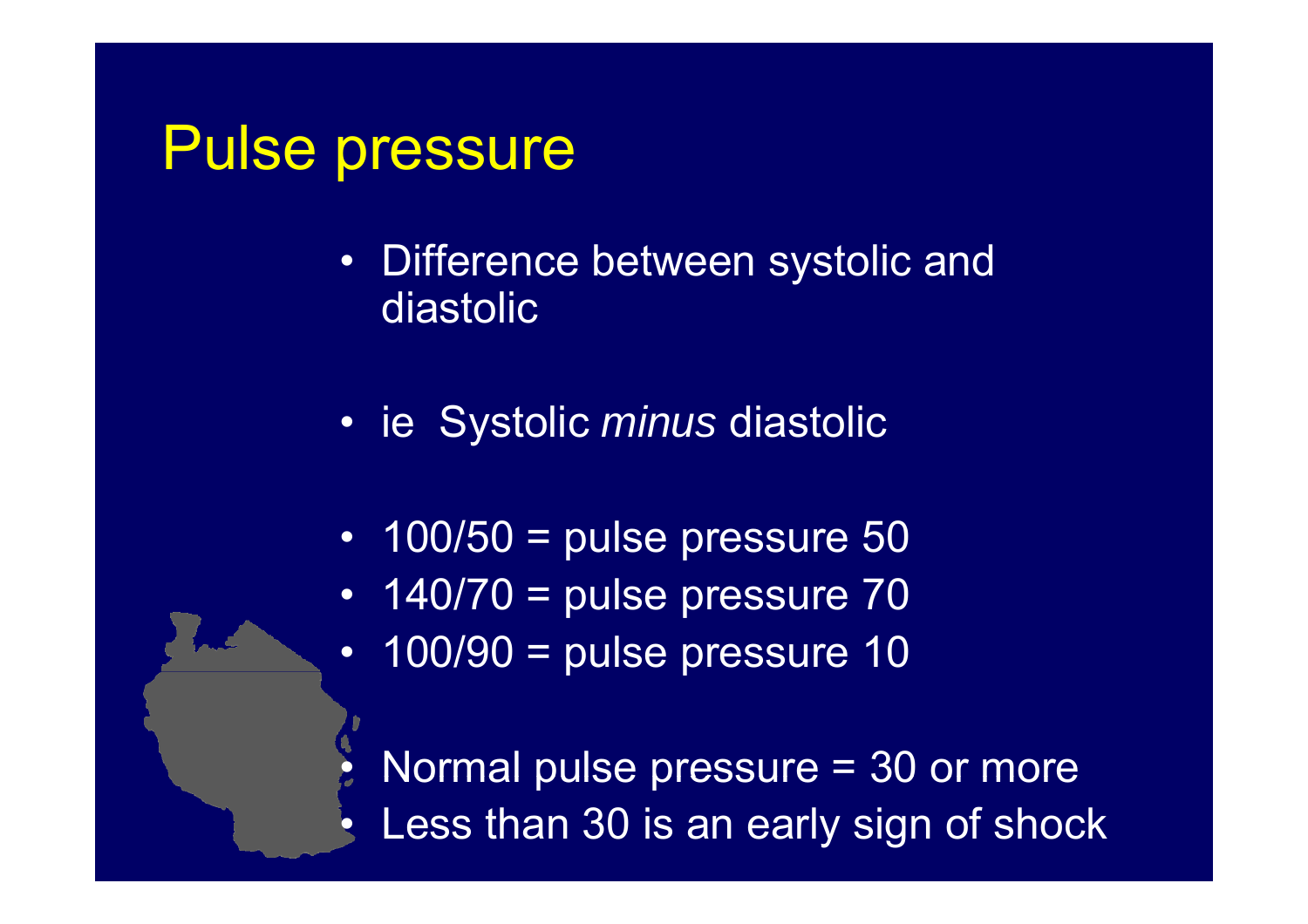#### How do we treat shock?

- 1. Stop bleeding
- 2. Positioning the patient
- 3. IV fluids

Frusemide?NO! - makes the kidneys "leak" Mannitol? NO! - fluid leaves the body Hydrocortisone? NO! - Does not raise blood pressure in the short term Adrenaline/Dopamine? Sometimes…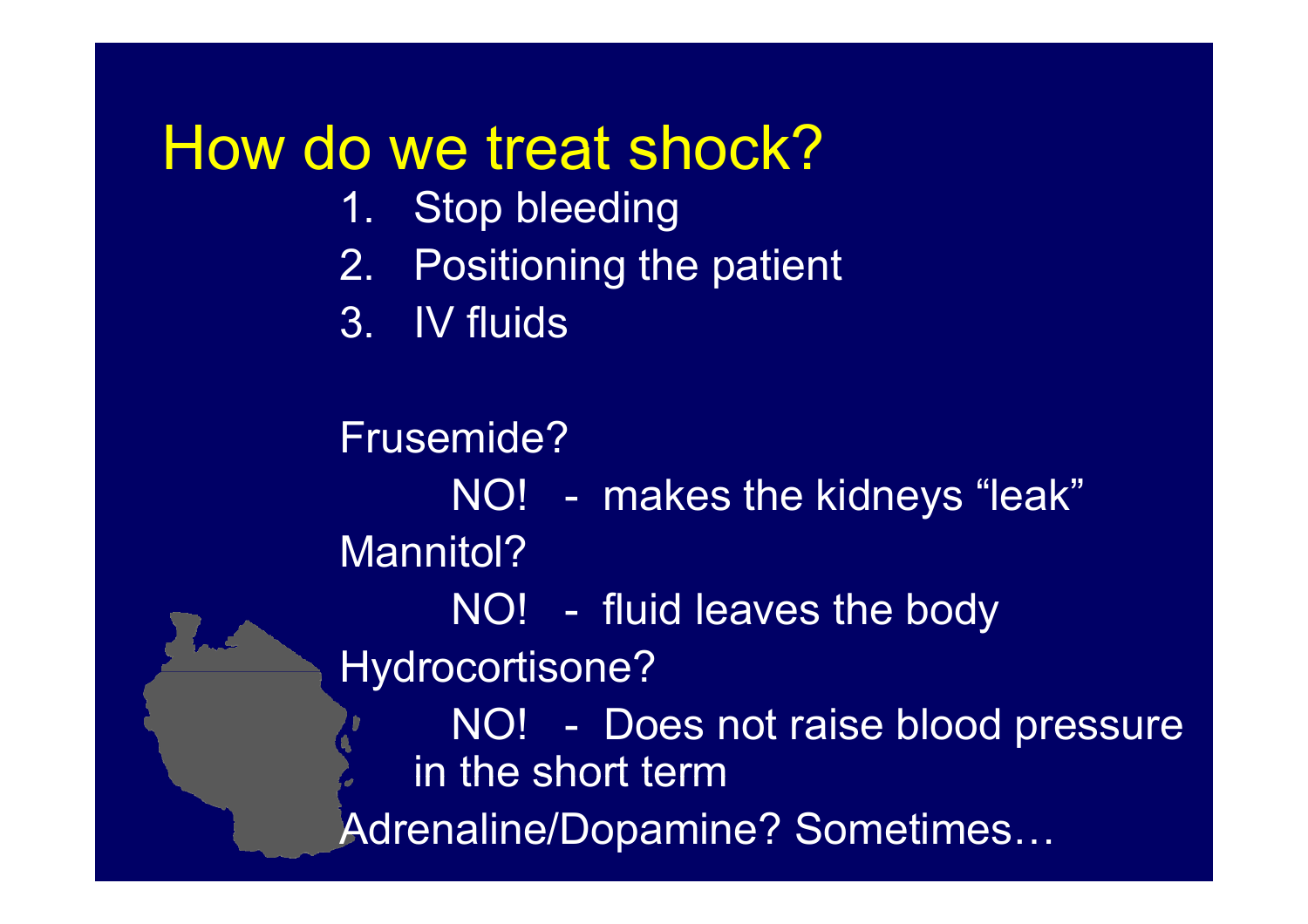#### In shock, the body tries to

- Make the heart working harder
	- pumping harder
	- pumping faster
- Increase the blood volume
	- patient becomes thirsty
	- kidneys produce less urine
- Reduce blood to non-vital organs
	- skin becomes cold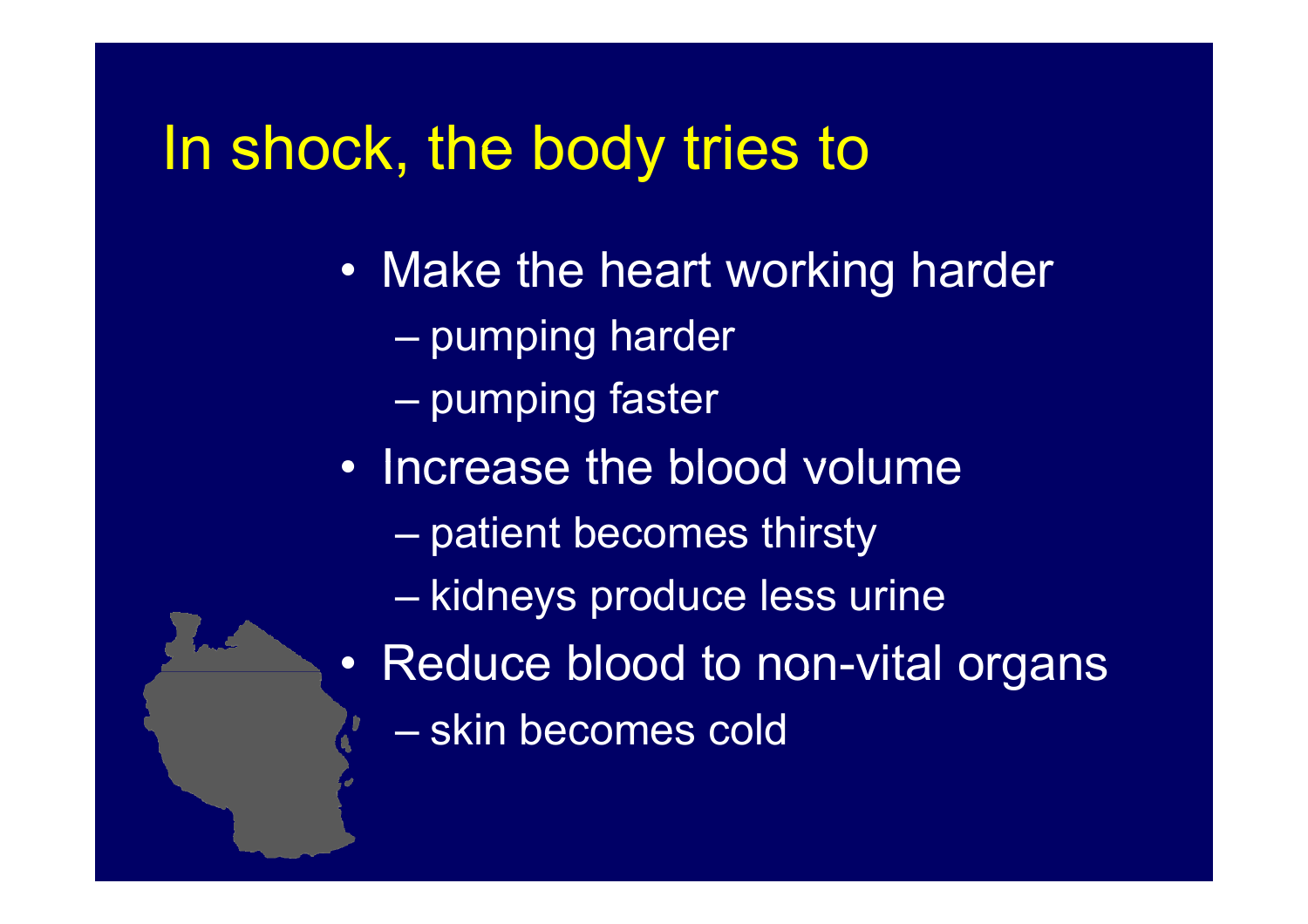#### Treatment of shock?

•20ml/kg *flush*

#### Reassess circulation for signs of shock

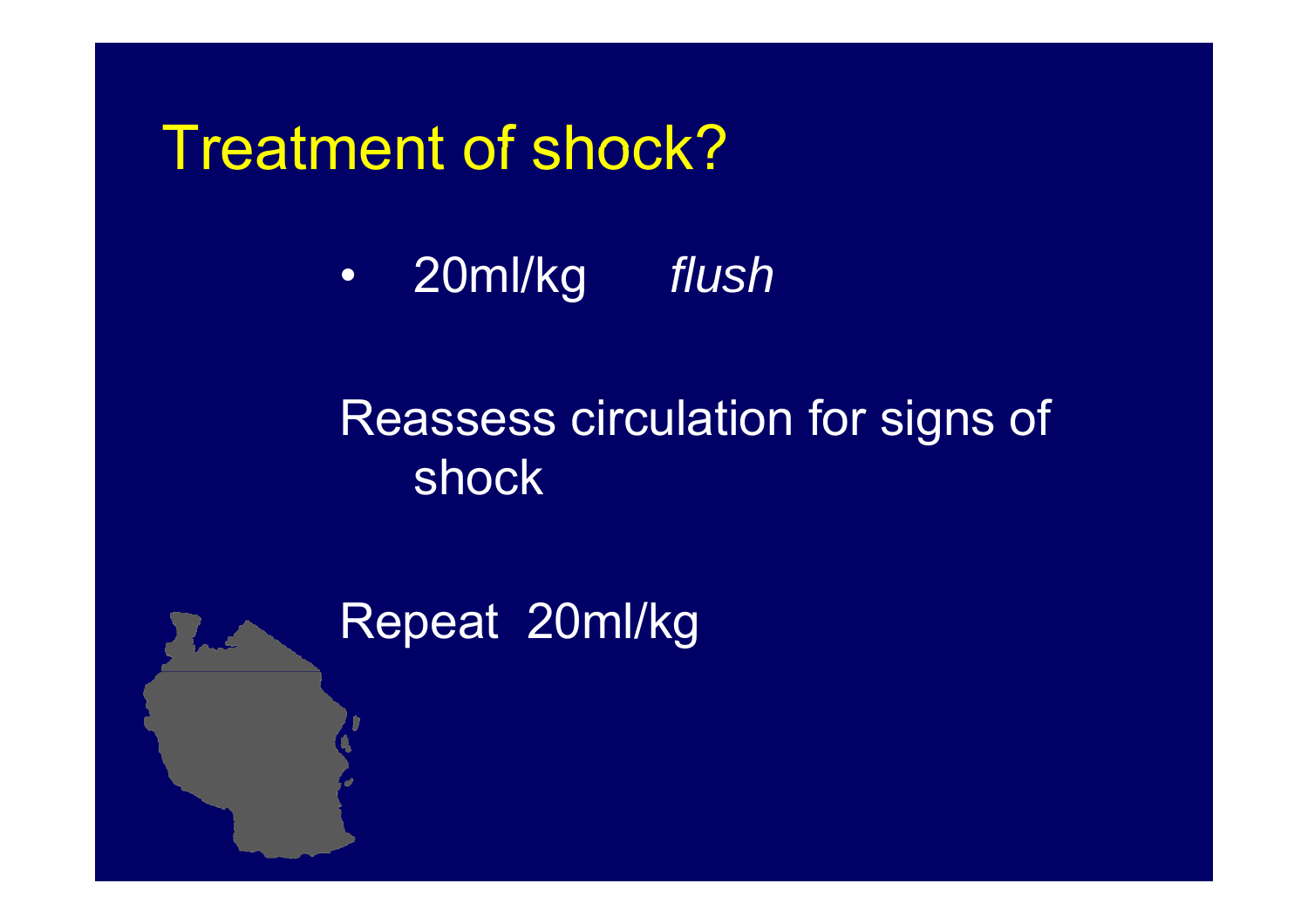#### After shock is treated:

- • Calculating the ammount of fluid that a patient needs can be difficult
- • But very important, life and organ saving treatment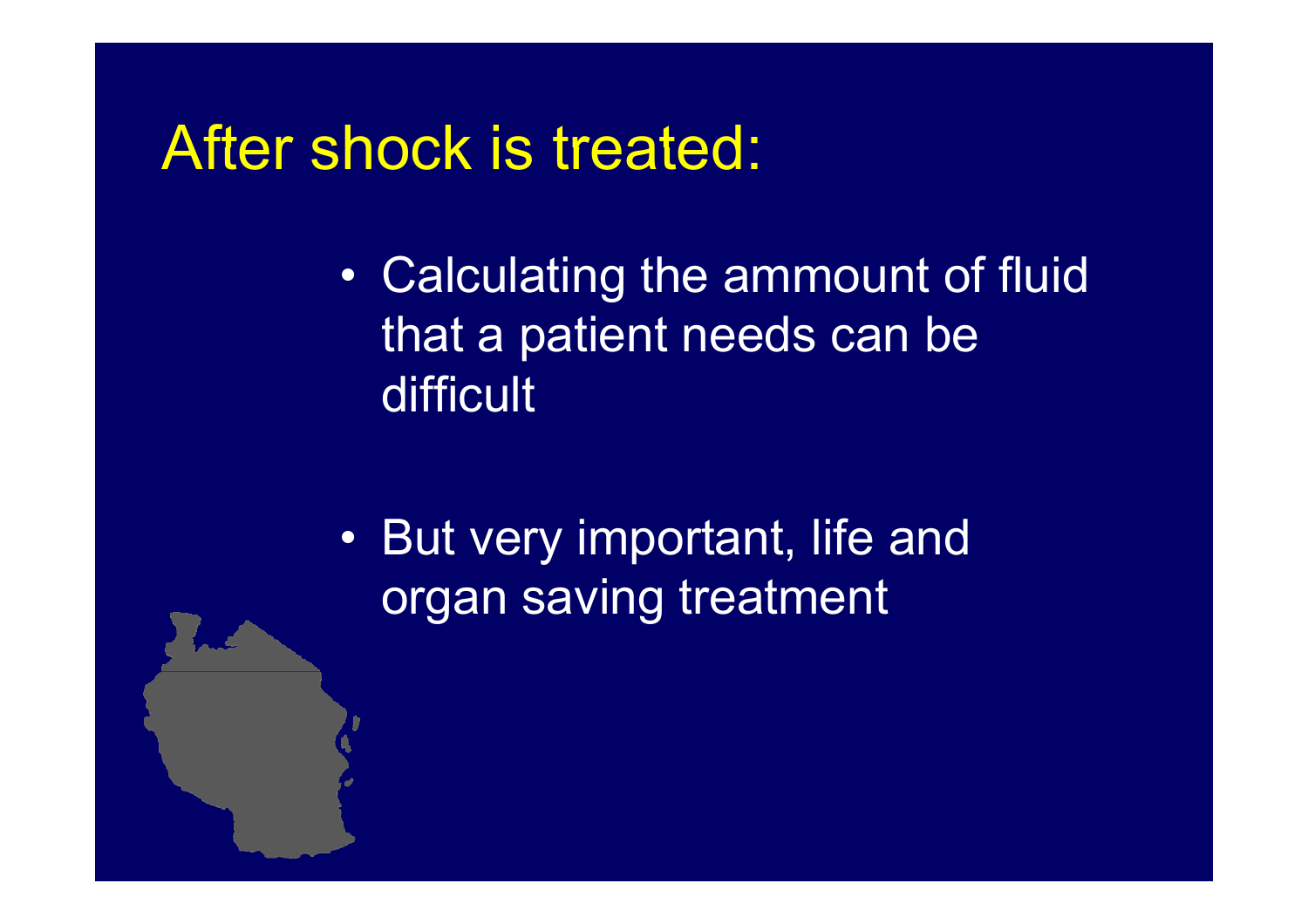#### Why are fluids done badly

- • We prescribe fluids, then do not review the patient afterwards
- We underestimate fluid loss
- We are afraid of fluid overload *(does it happen?)*
- •• We do not calculate fluid requirements the maths is complicated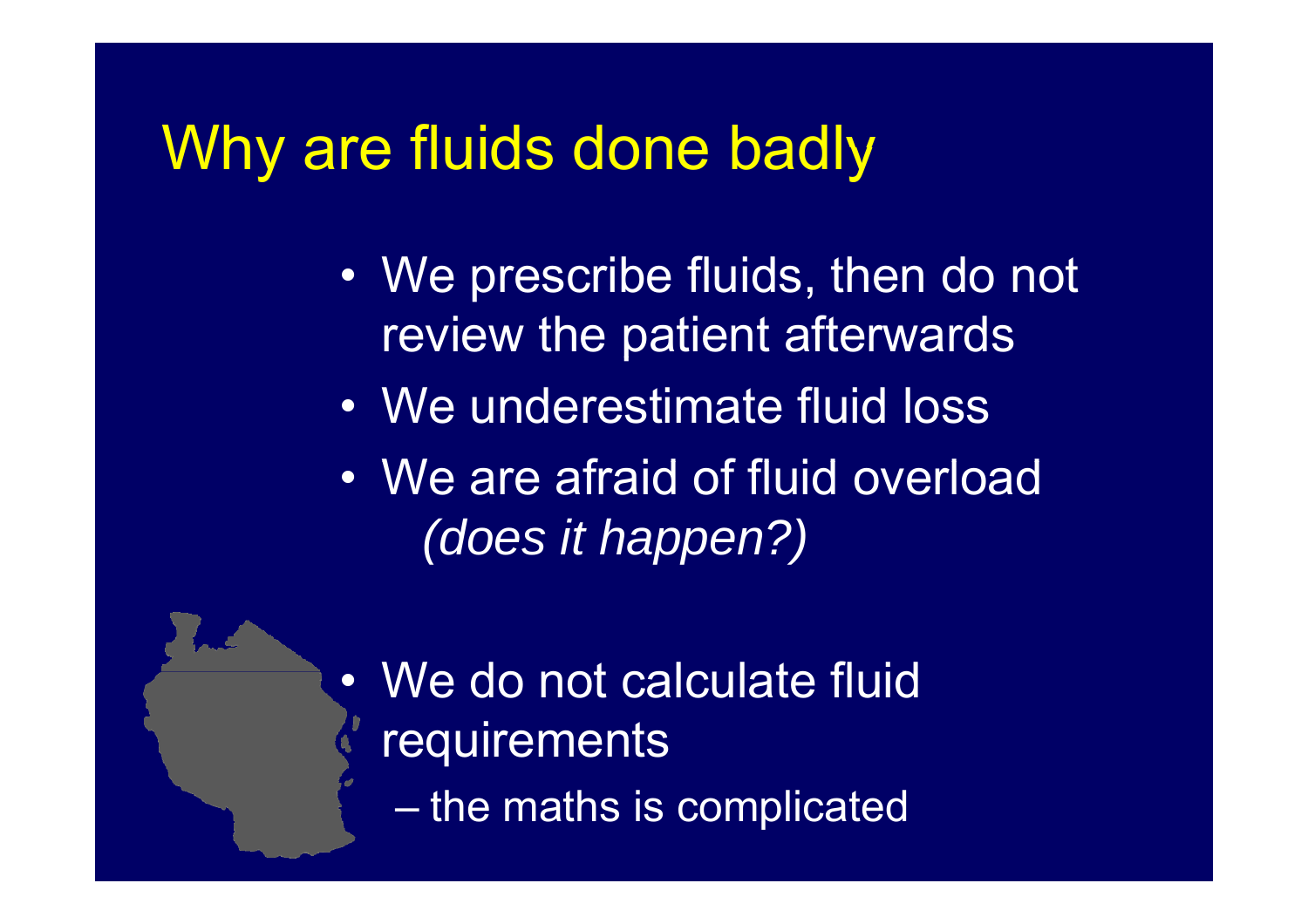#### Severe Dehydration

- • Severe dehydration is 10% of body weight (or 100ml/kg)
	- $\mathcal{L}_{\mathcal{A}}$  , where  $\mathcal{L}_{\mathcal{A}}$  is the set of the set of the set of the set of the set of the set of the set of the set of the set of the set of the set of the set of the set of the set of the set of the set of the 20kg child with severe dehydration has lost 2 kg of water = 2 litres
	- $\mathcal{L}_{\mathcal{A}}$  , where  $\mathcal{L}_{\mathcal{A}}$  is the set of the set of the set of the set of the set of the set of the set of the set of the set of the set of the set of the set of the set of the set of the set of the set of the (or 100ml/kg = 2000ml)



 So, give shock treatment 20ml/kg = 400ml flush, then 80ml/kg = 1600ml over 4-6 hours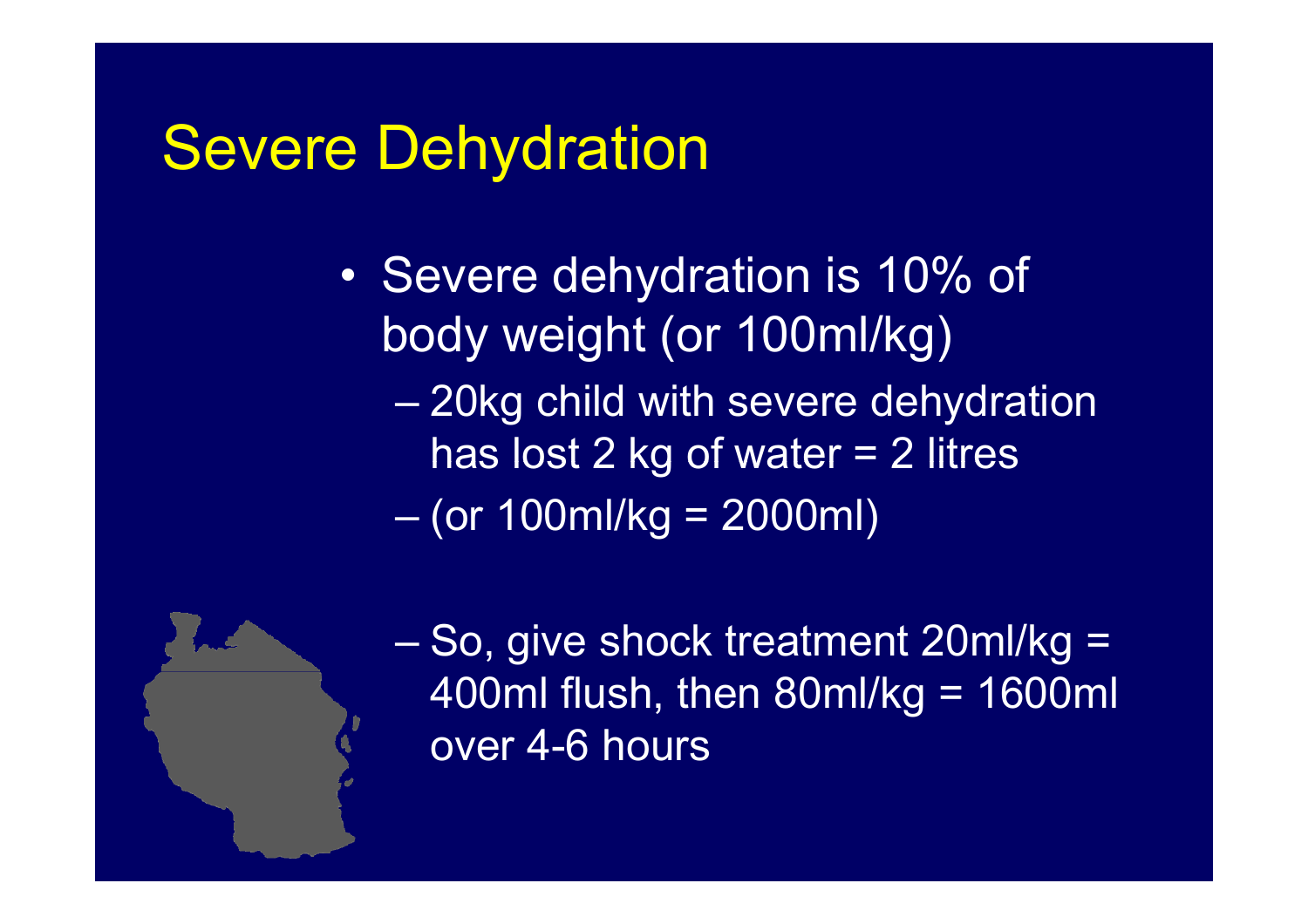#### Examples of dehydration 1

- 10kg child who is severely deh ydrated and in shock.
- $\bullet$ How much fluid to give flush?
- How much to give next?
- •• Over how many hours?

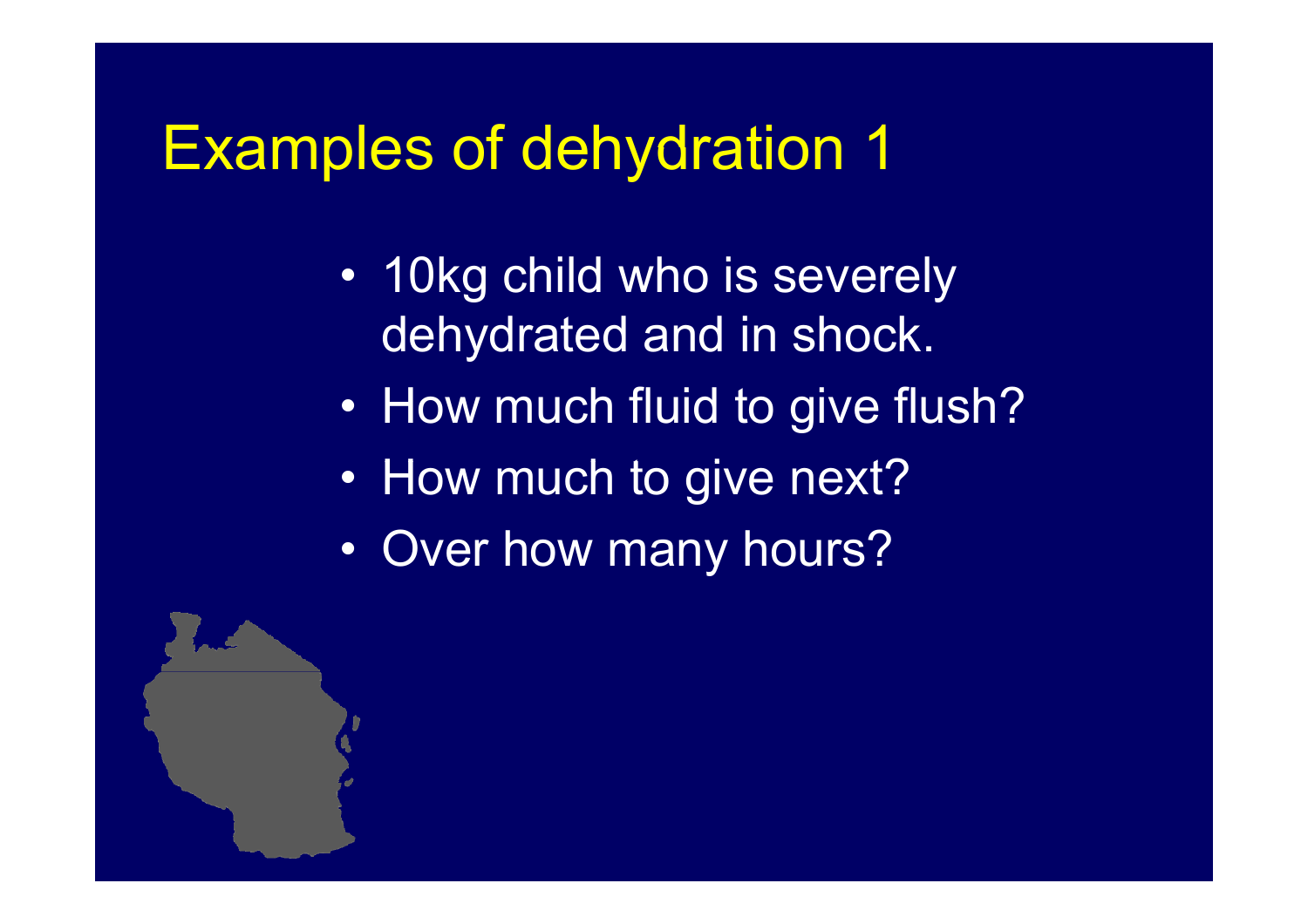#### Examples of dehydration 2

- 20kg child who is severely deh ydrated and in shock.
- $\bullet$ How much fluid to give?

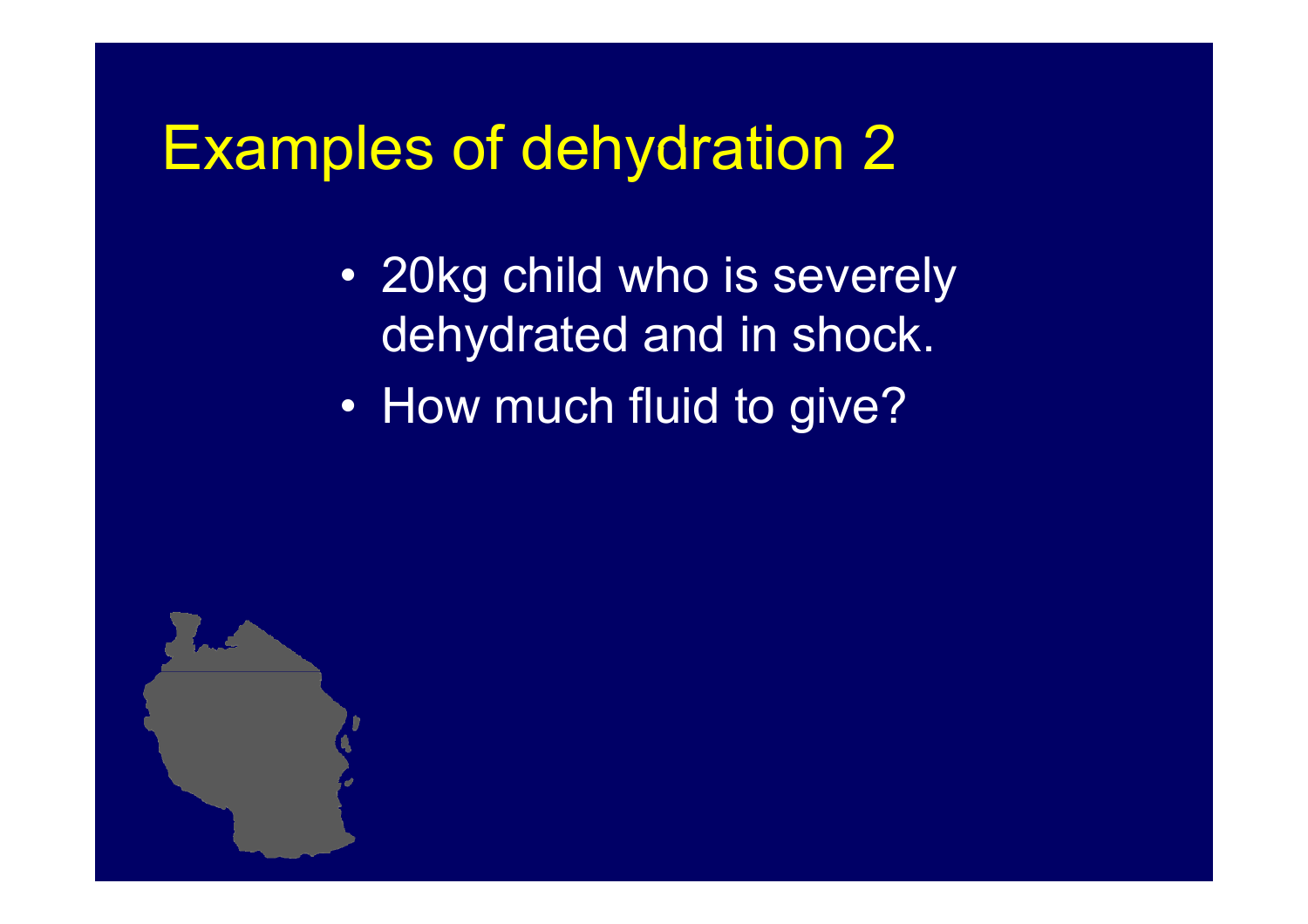#### Examples of dehydration 3

- 50kg adult with diarrhoea.
- dry skin, dry mouth, thirsty, pulse 120/min BP 140/85
- How much fluid to give?
- •WILL NEED TO GIVE 5L!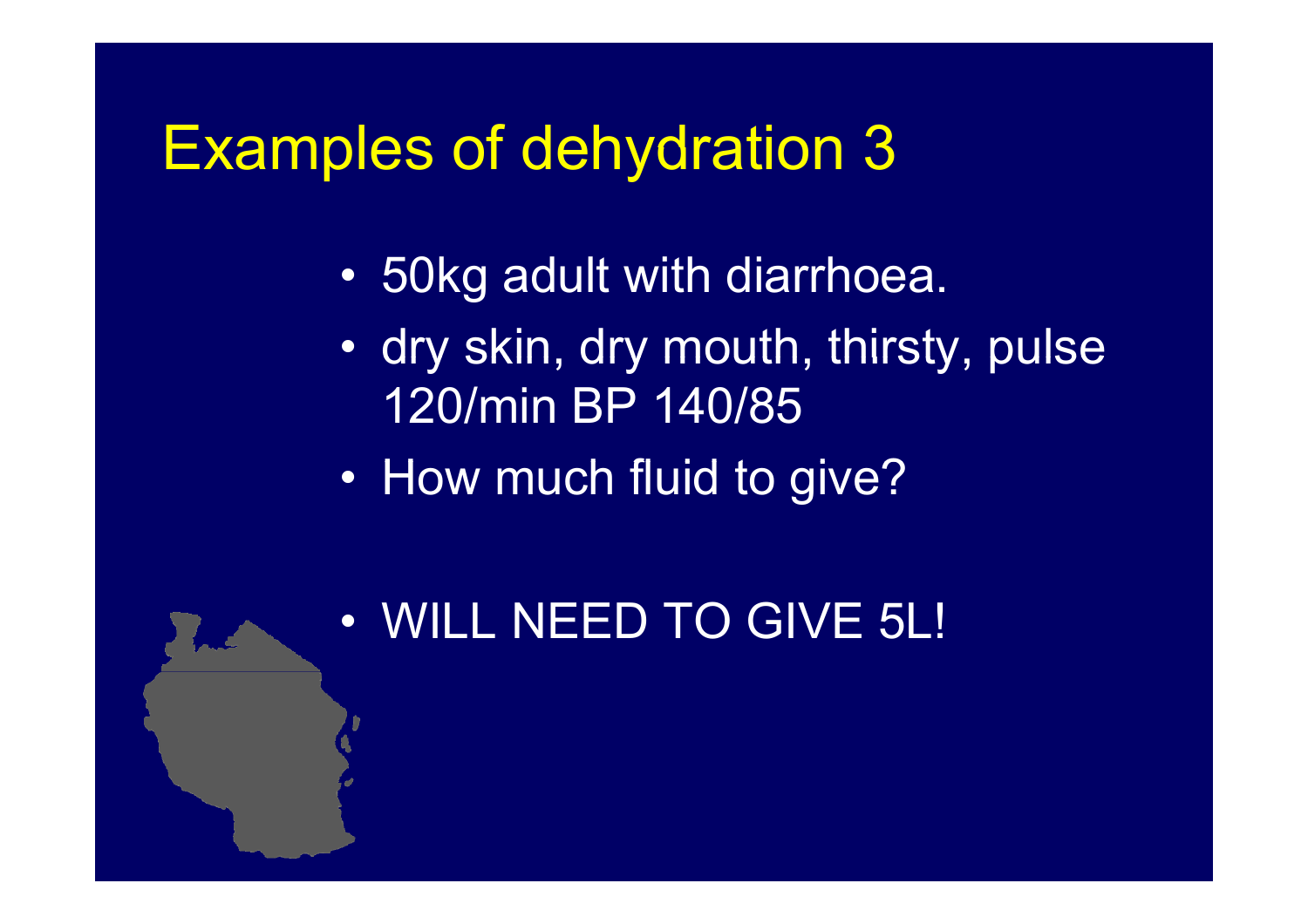**Fluid requirements** Fl uids $\frac{3}{1}$  = Treat Shock Fluids = Treat Shoc<br>required = Treat Shoc =

+ Previous Losses(eg dehydration) +**Estimated** ongoing losses Normal requirements +

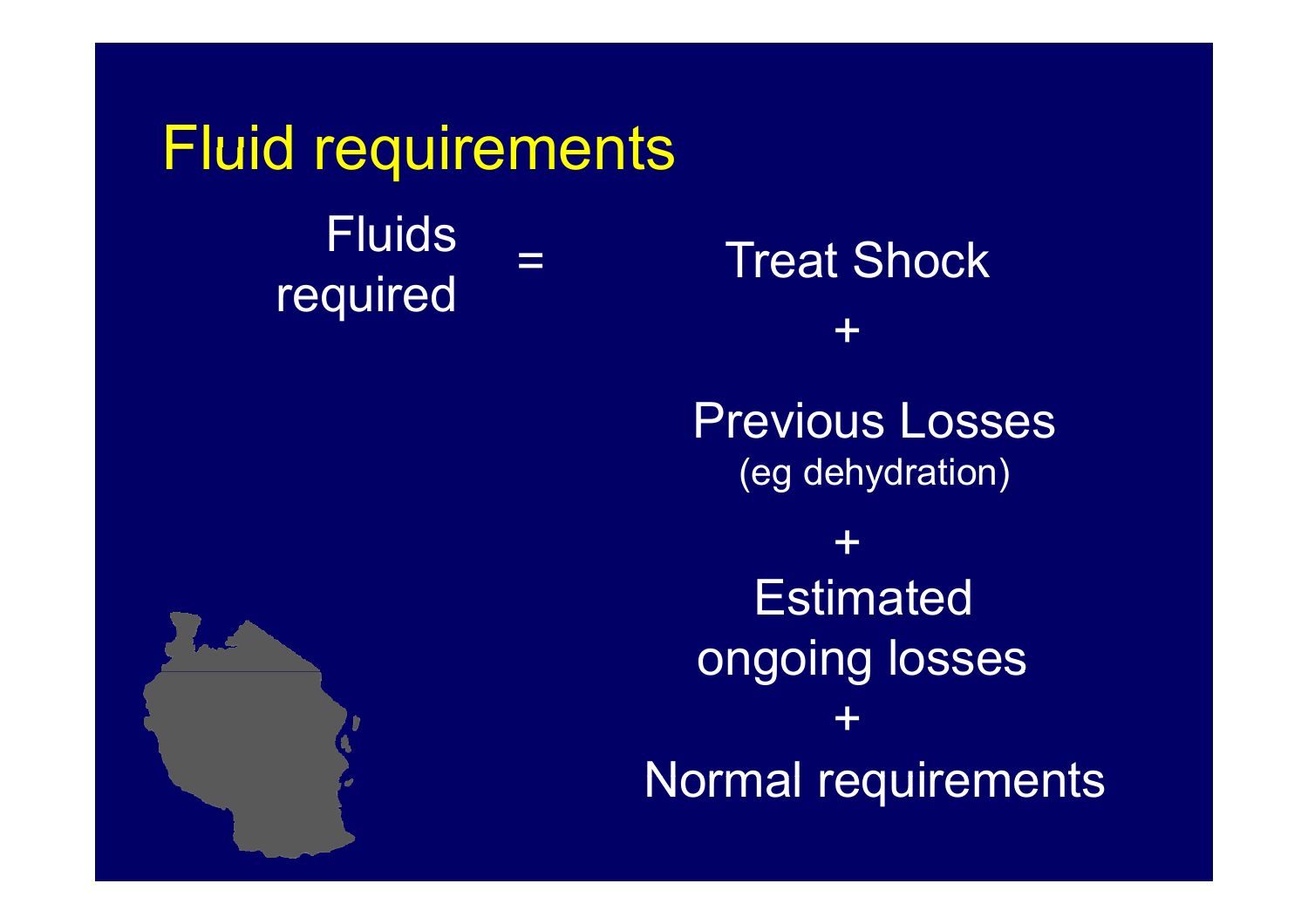#### Previous losses

#### General rule is to give the same as has been lost.

 $\mathcal{L}_{\mathcal{A}}$  , where  $\mathcal{L}_{\mathcal{A}}$  is the set of the set of the set of the set of the set of the set of the set of the set of the set of the set of the set of the set of the set of the set of the set of the set of the  $\,$  eg. blood loss in theatre of 1 litre requires at least 2 units of blood

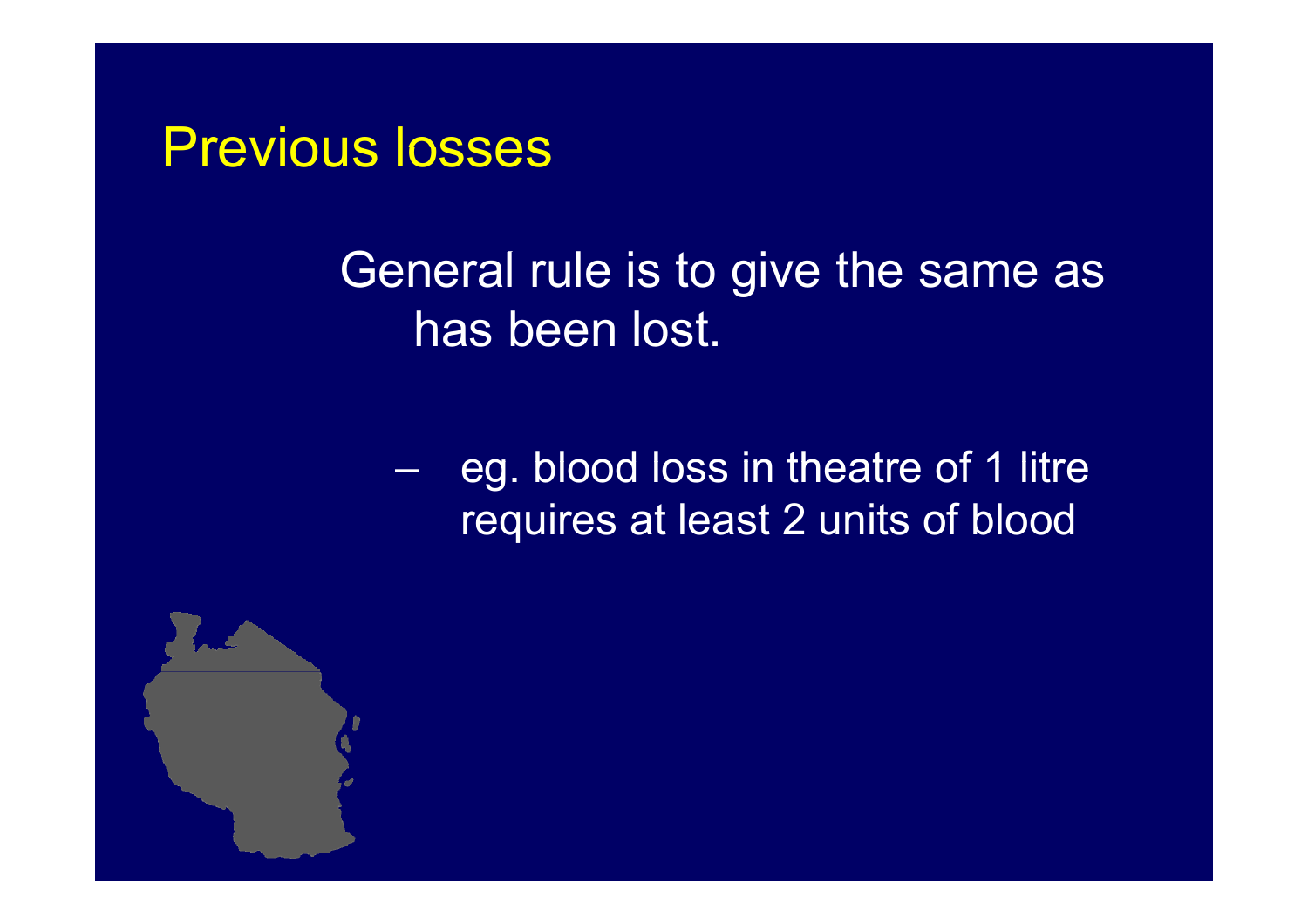#### Ongoing losses

• Try and estimate how much a patient will lose. Eg vomits 10 times, each time 100ml = 1000ml

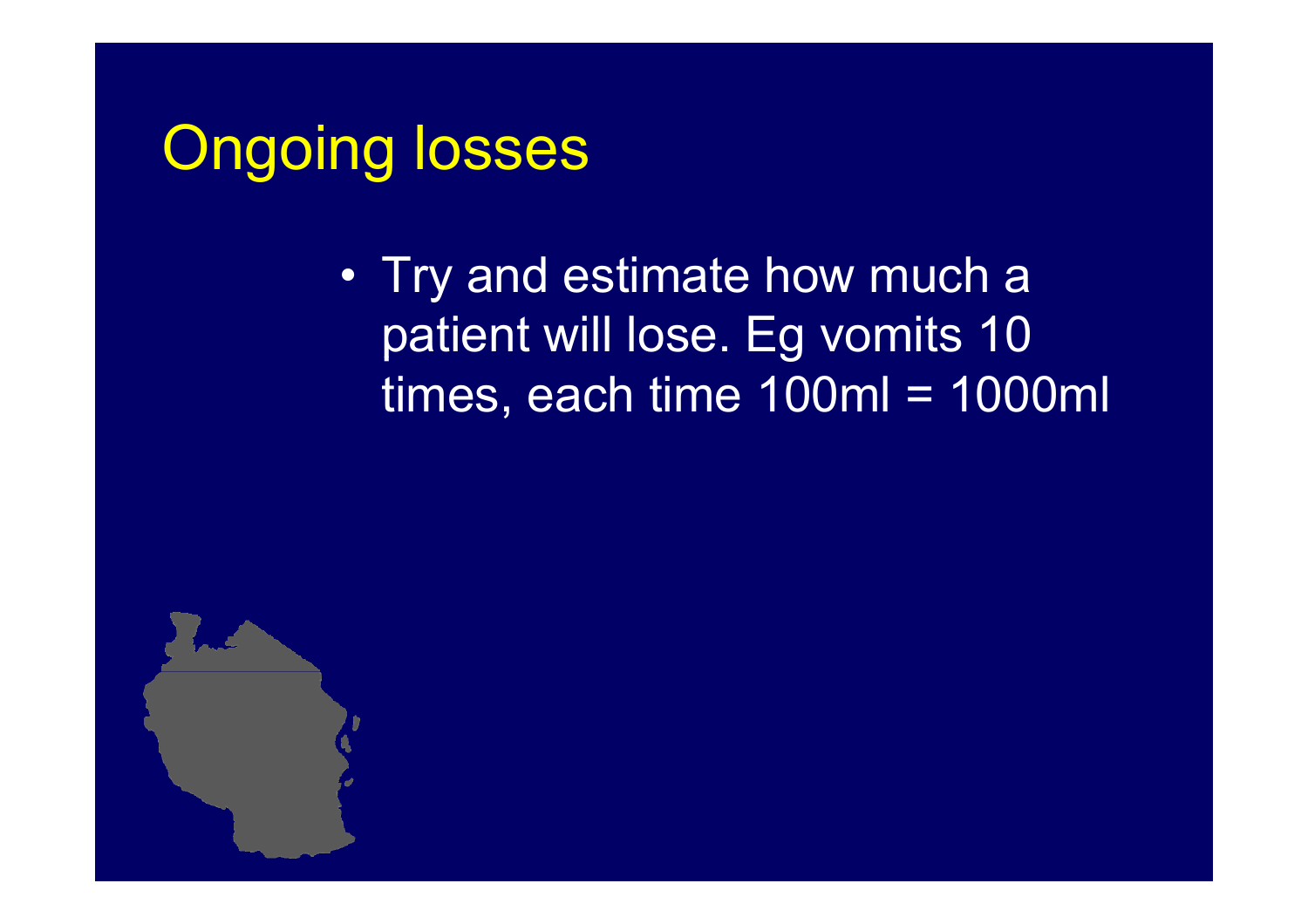#### In a normal day

- Fluid requirements depend on body weight
- •30 ml/kg

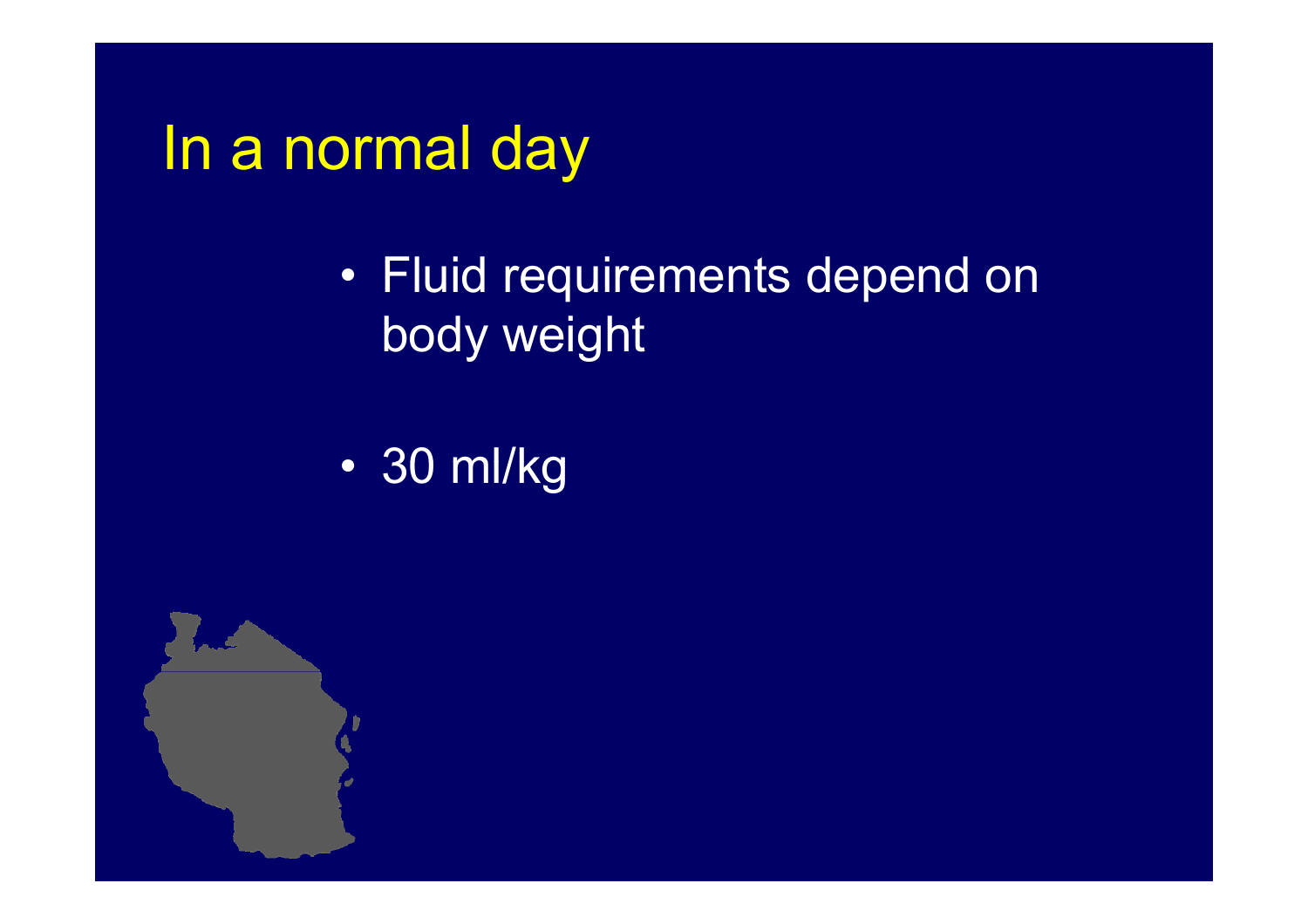#### Daily requirements <sup>a</sup> guide

|  | Body weight (kg) Daily fluid required |
|--|---------------------------------------|
|  | $<$ 10   100 ml/kg                    |
|  | 10-15 1000ml                          |
|  | 15-30 1500ml                          |
|  | 30-50 2000ml                          |
|  | $50 + 3000$ ml                        |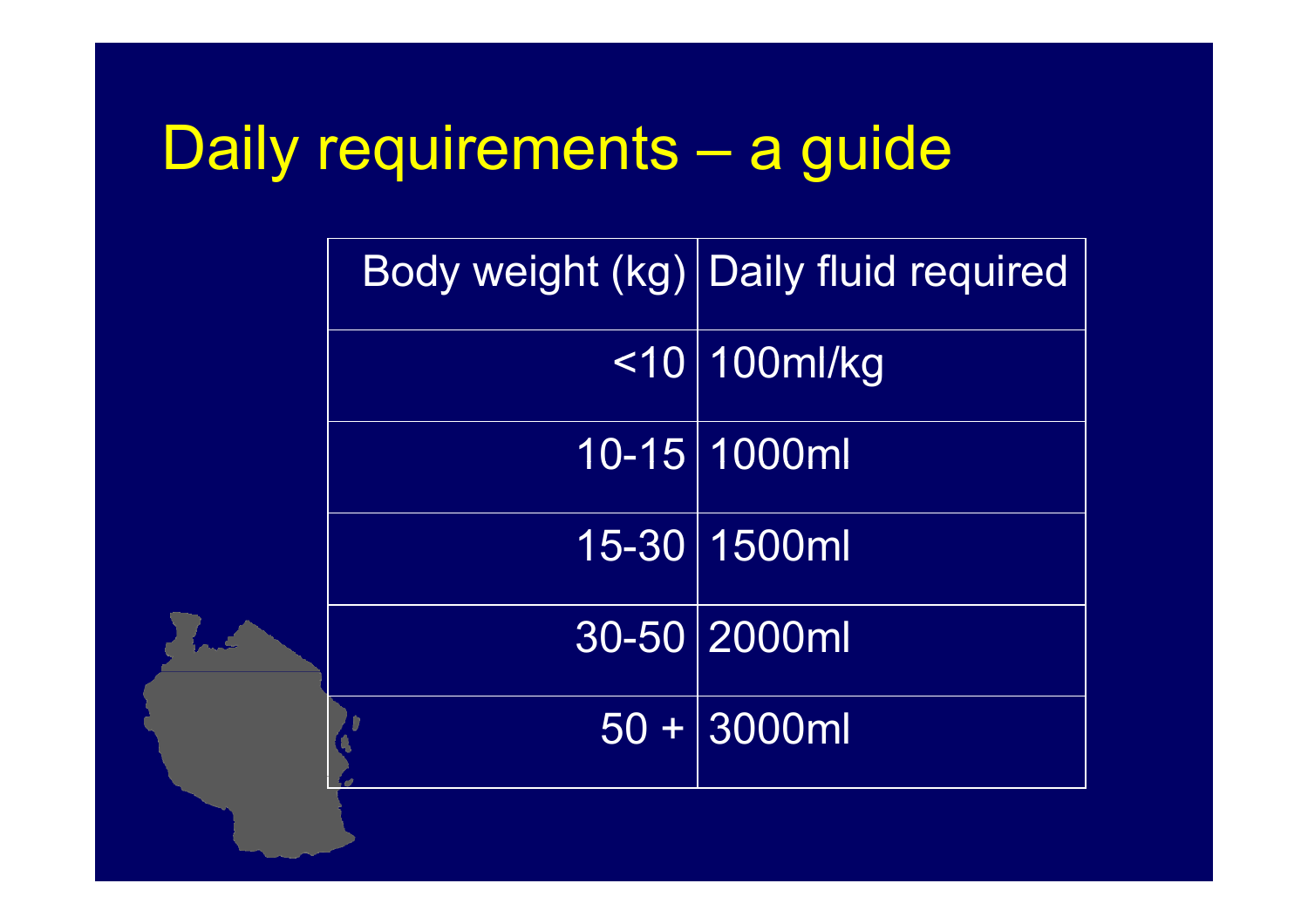## Normal requirements - calculations for a 3k g child g

| first 10kg | For the 100ml/kg/day | 100 x 3<br>$= 300$ |
|------------|----------------------|--------------------|
| next 10kg  | For the 50ml/kg/day  |                    |
| every kg   | Then for 20ml/kg/day |                    |

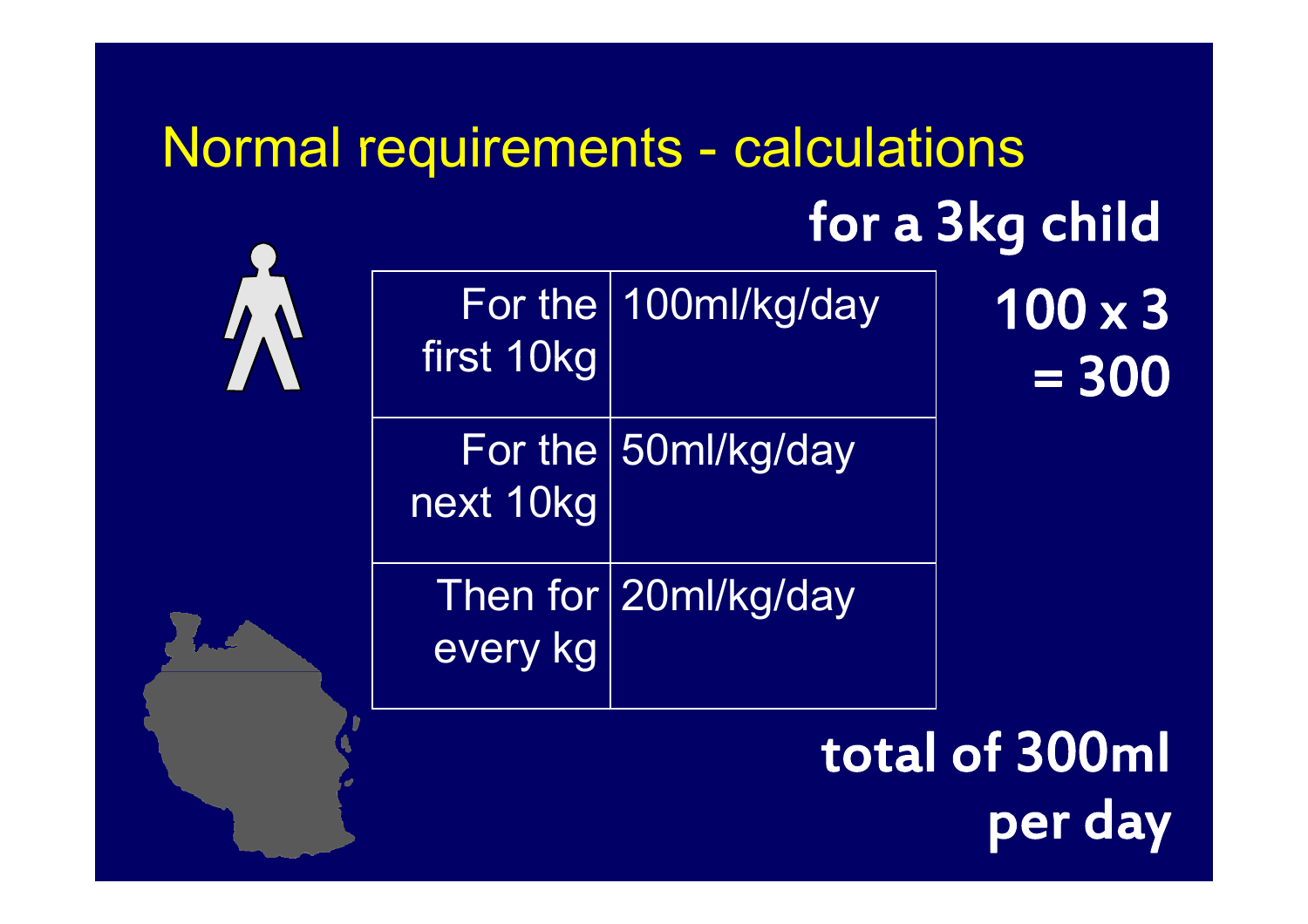## Normal requirements - calculations for a 15k g child g

| first 10kg | For the 100ml/kg/day | $100 \times 10$<br>$= 1000$ |
|------------|----------------------|-----------------------------|
| next 10kg  | For the 50ml/kg/day  | $50 \times 5$<br>$= 250$    |
| every kg   | Then for 20ml/kg/day |                             |

total of 1000+250= 1250ml per day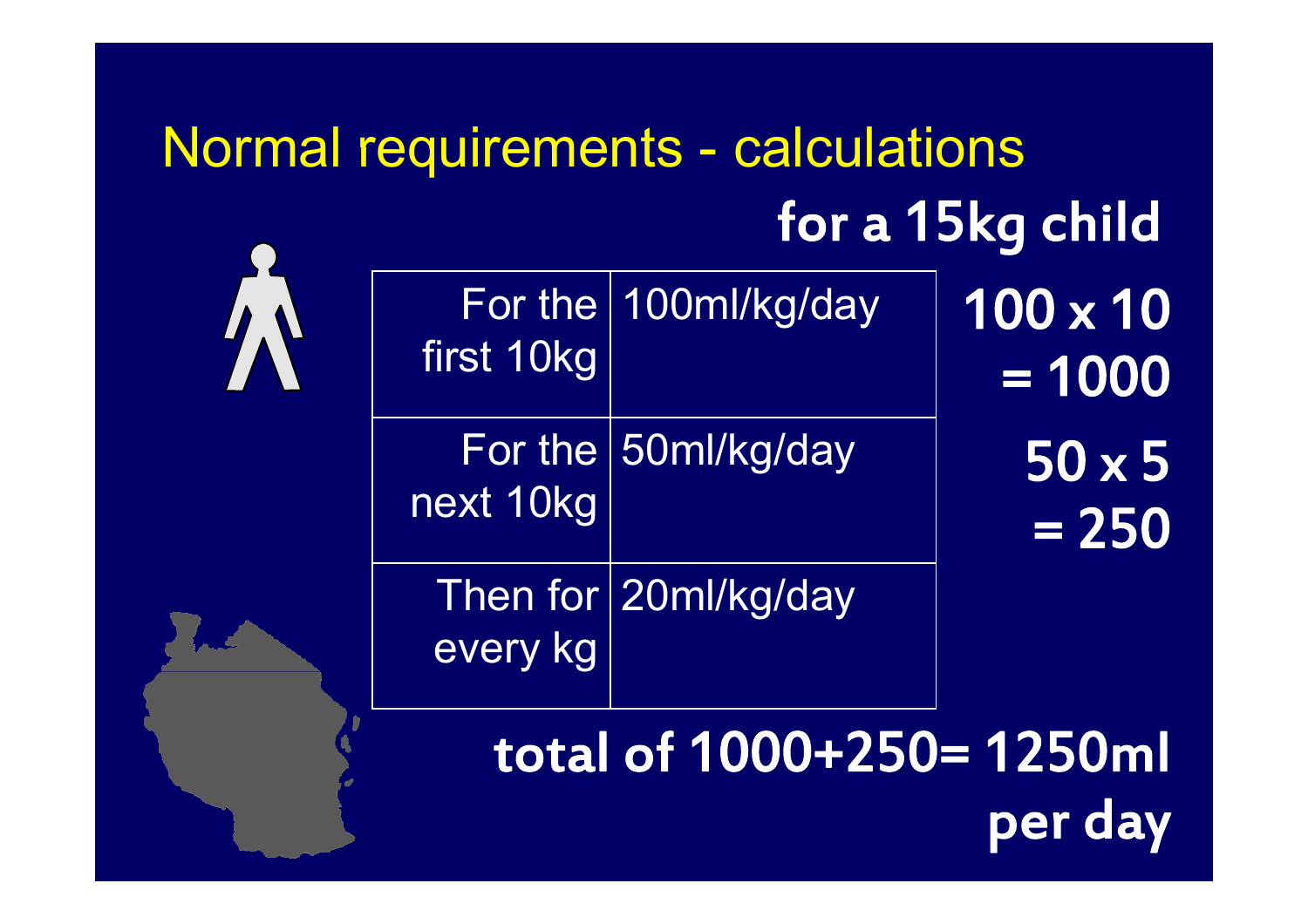## Normal requirements - calculations for a 90k g adult g

| $100 \times 10$<br>$= 1000$ | For the 100ml/kg/day     | first 10kg |  |  |
|-----------------------------|--------------------------|------------|--|--|
| $50 \times 10$<br>$= 500$   | For the $ 50$ ml/kg/day  | next 10kg  |  |  |
| $20 \times 70$<br>$= 1400$  | Then for $ 20$ ml/kg/day | every kg   |  |  |
|                             |                          |            |  |  |

total of 2900ml per day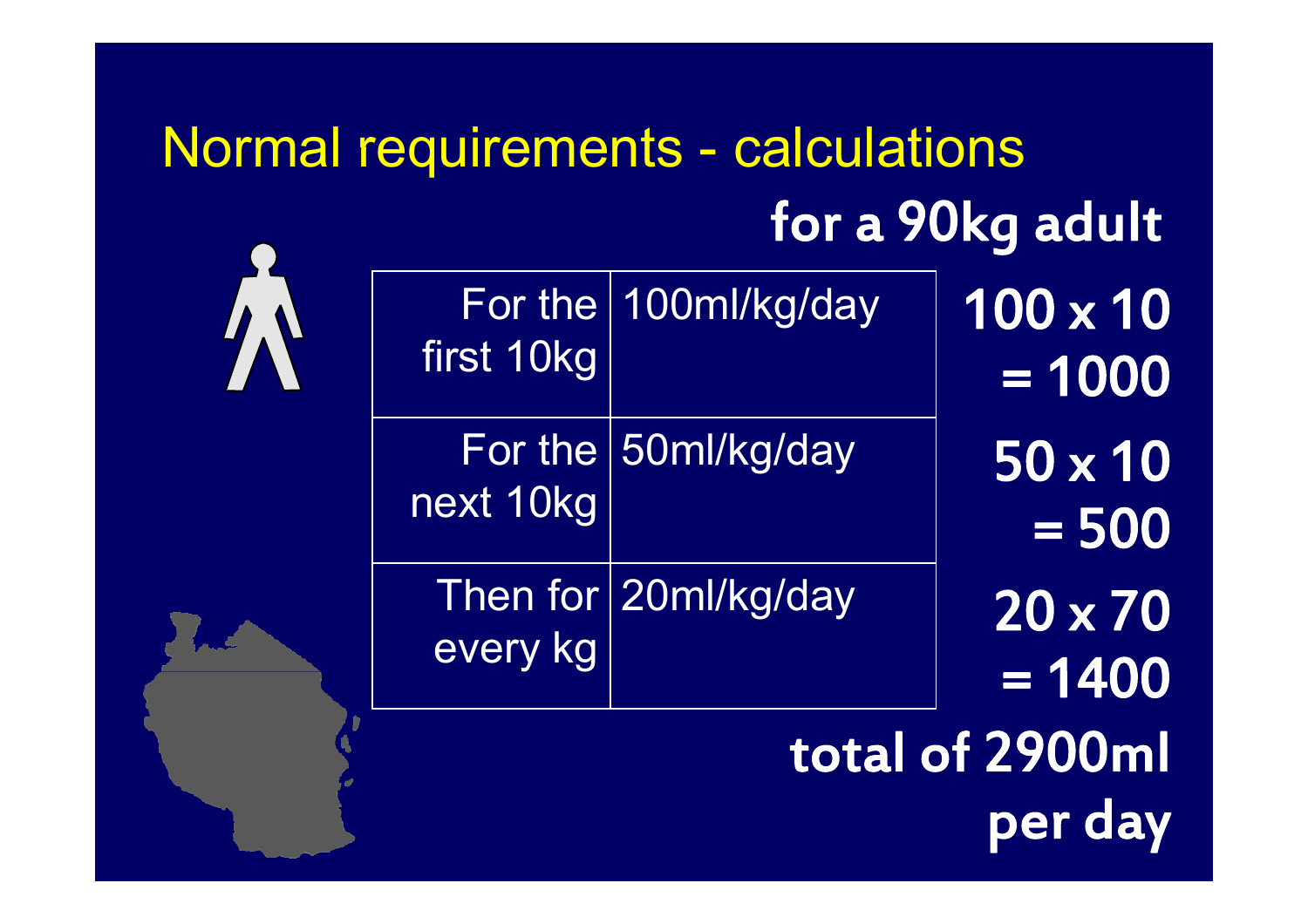#### Oral or Iv replacement

- • Iv fluids should be given to:
	- unconscious patients
	- $\mathcal{L}_{\mathcal{A}}$  , where  $\mathcal{L}_{\mathcal{A}}$  is the set of the set of the set of the set of the set of the set of the set of the set of the set of the set of the set of the set of the set of the set of the set of the set of the those with severe dehydration
	- $-$  those who cannot take oral fluids
- If there is no shock:
	- $\mathcal{L}_{\mathcal{A}}$  , where  $\mathcal{L}_{\mathcal{A}}$  is the set of the set of the set of the set of the set of the set of the set of the set of the set of the set of the set of the set of the set of the set of the set of the set of the – the patient might be OK with oral  $\;$ fluids
	- $-$  reassess the patient if you are worried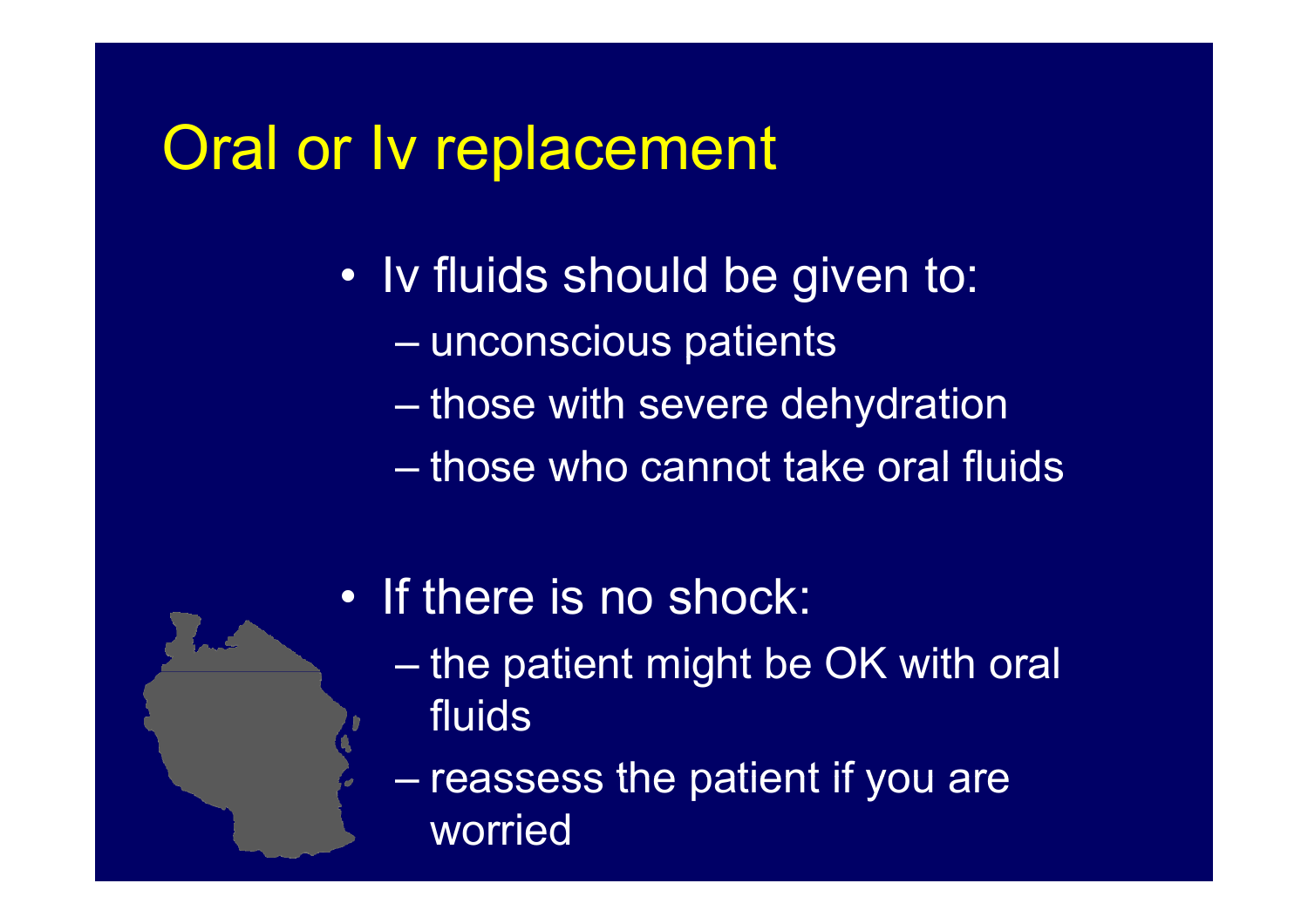#### What fluid should be used?

 $\bullet$ 

- •A mixture of salt solutions and glucose is often a good choice
- You should replace whatever the patient is losing, for example  $\mathcal{L}_{\mathcal{A}}$  , where  $\mathcal{L}_{\mathcal{A}}$  is the set of the set of the set of the set of the set of the set of the set of the set of the set of the set of the set of the set of the set of the set of the set of the set of the replace bleeding with blood – re place diarrhoea with salt water (normal saline, ringers lactate)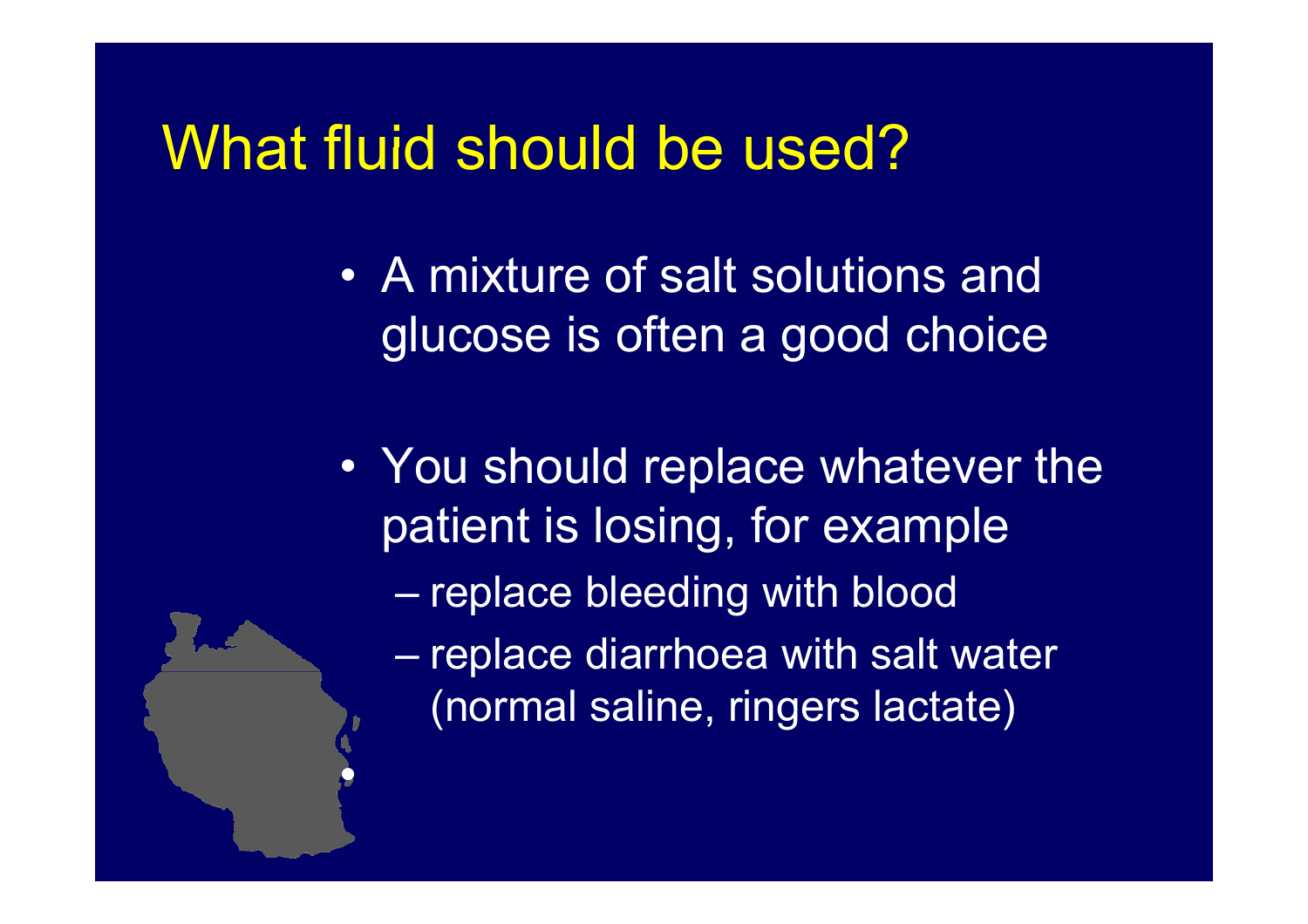#### Salt solutions

• Spreads intravascular and interstitial – stays outside the cell

- *Ringers lactate*
- $\bullet$ *Normal saline (NaCl)*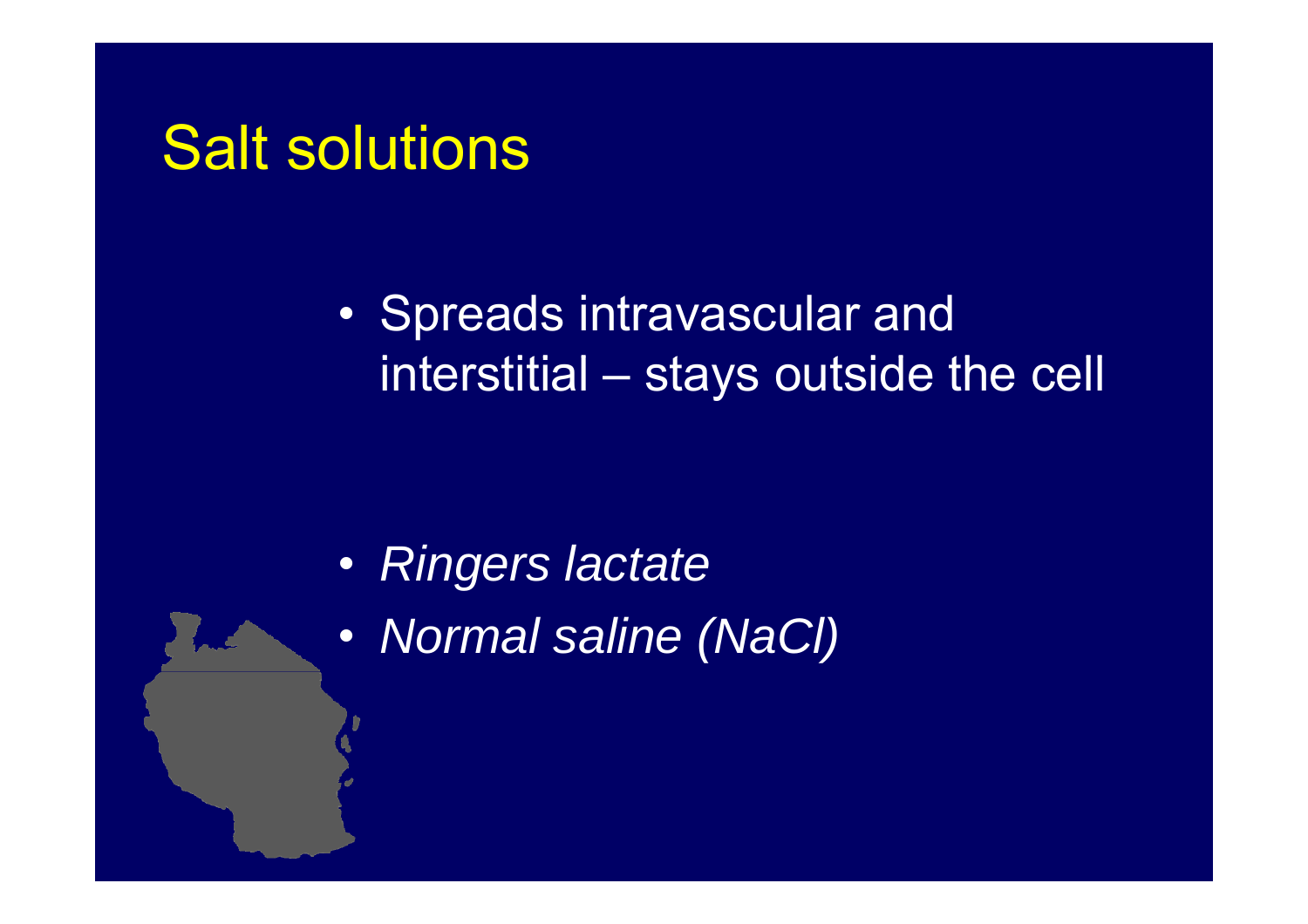#### Glucose

#### •• Spreads eavenly in the body goes inside cells

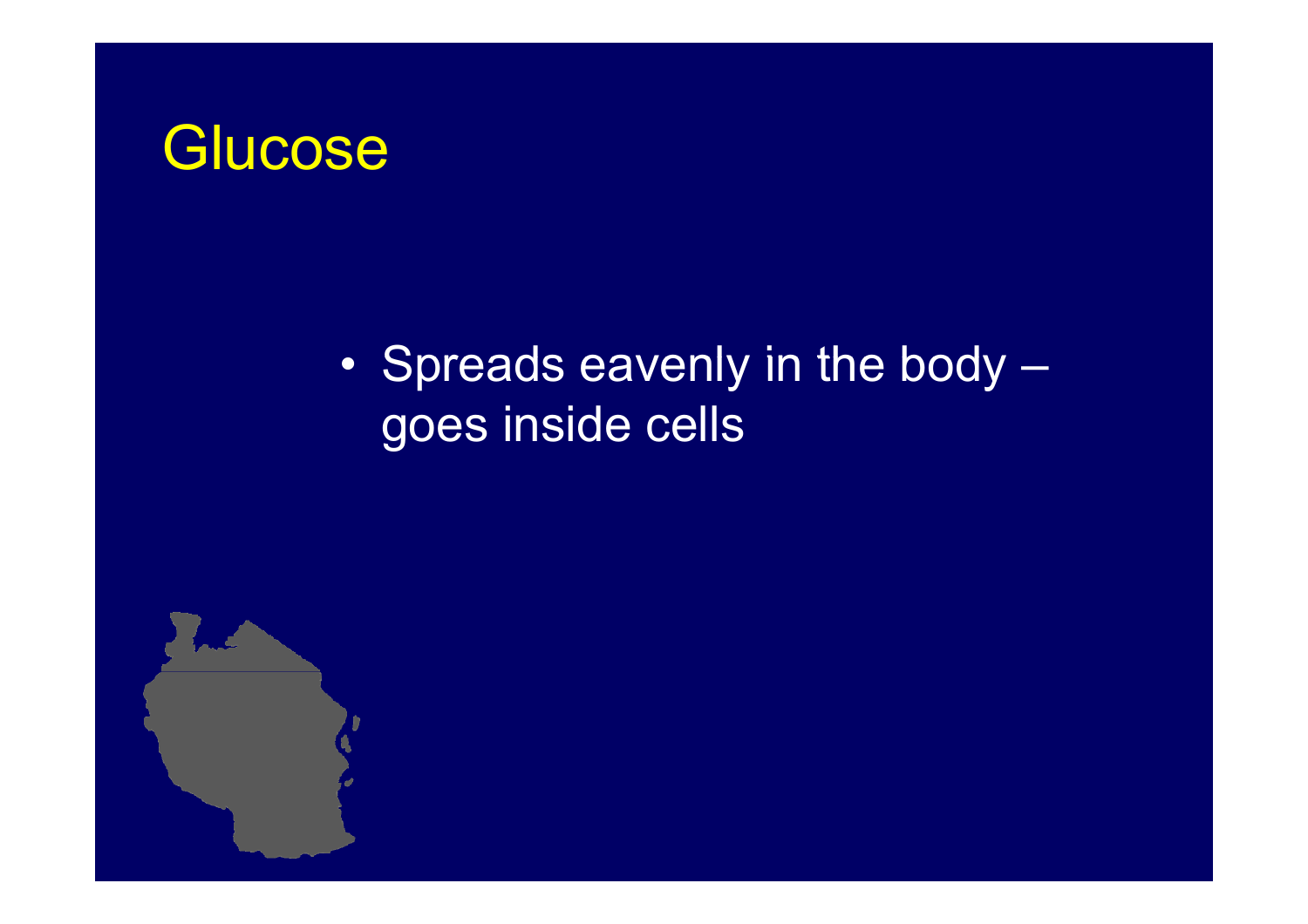#### **Colloids**

#### • Large molecules – stays mainly inside the vessels

•*Gelatine, albumin, blood*

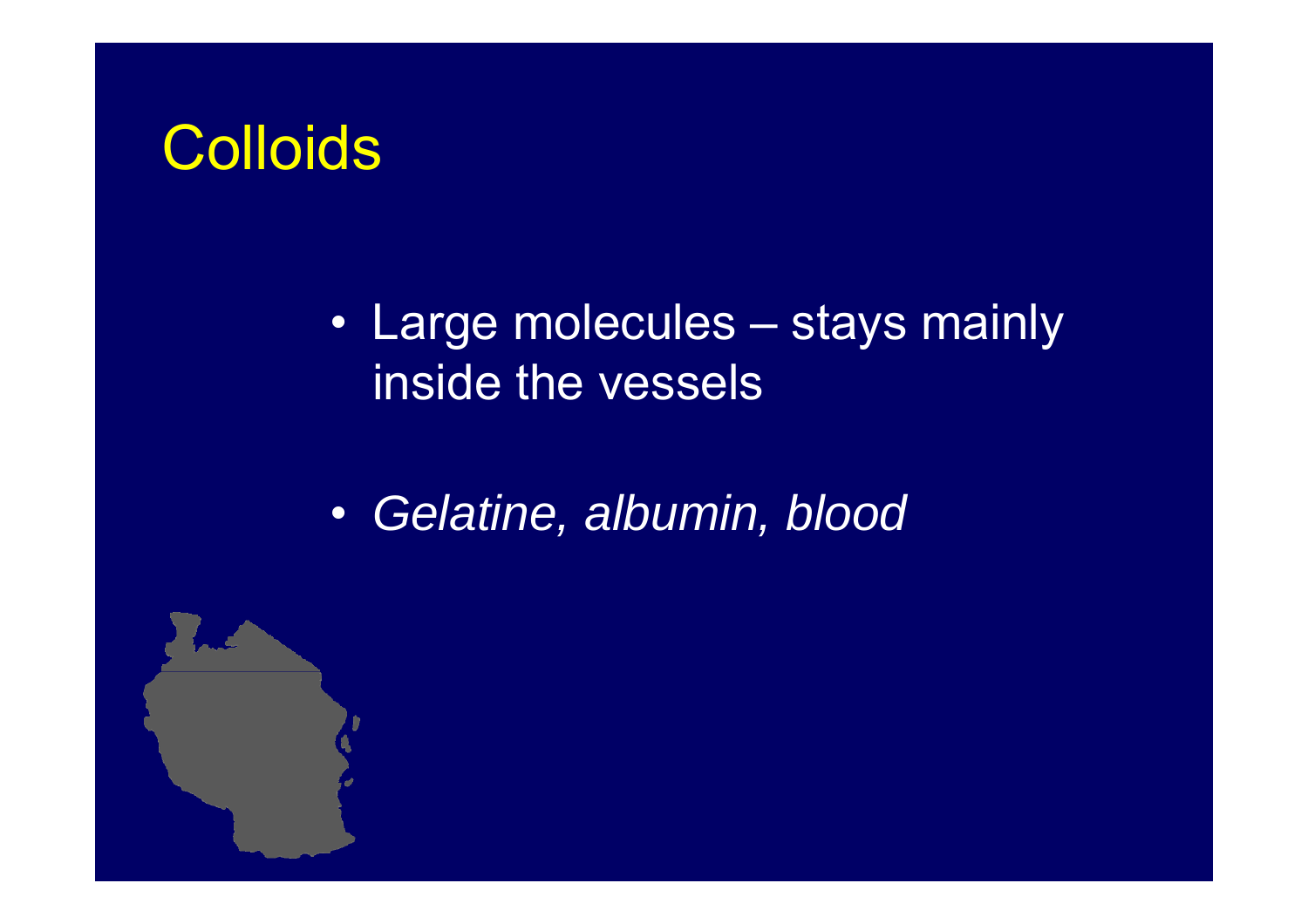#### Asessement

- Need to reevaluate often
- $\bullet$  Check for signs of respons
	- $\mathcal{L}_{\mathcal{A}}$  , where  $\mathcal{L}_{\mathcal{A}}$  is the set of the set of the set of the set of the set of the set of the set of the set of the set of the set of the set of the set of the set of the set of the set of the set of the – Pulse rate  $~(\downarrow)$
	- Blod pressure ( ↑ )
	- Capillary refill time ( ↓ )
	- –Urine output ( ↑ )
	- $\mathcal{L}_{\mathcal{A}}$  , where  $\mathcal{L}_{\mathcal{A}}$  is the set of the set of the set of the set of the set of the set of the set of the set of the set of the set of the set of the set of the set of the set of the set of the set of the Conscious level ( ↑ )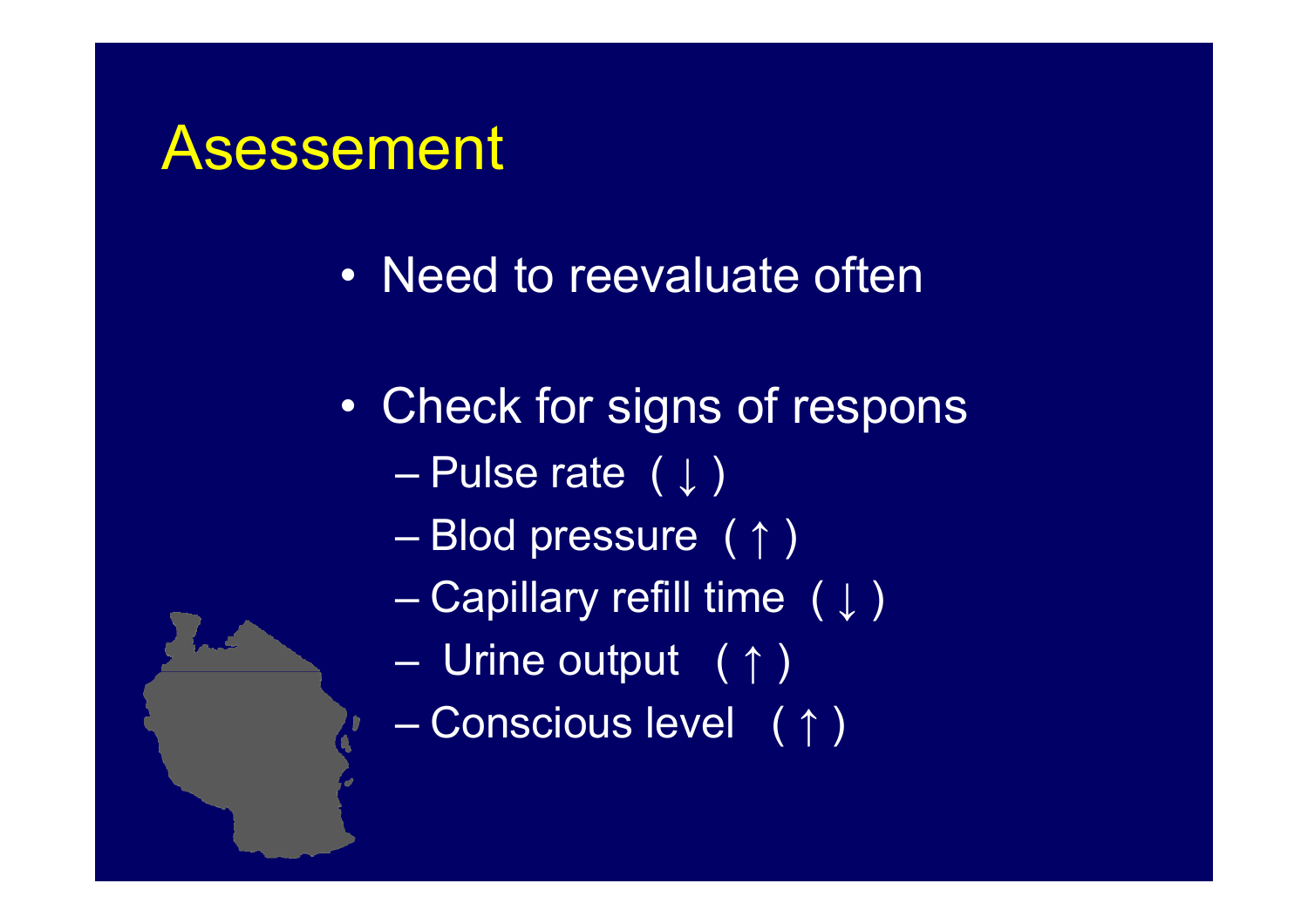#### Normal Urine output

- 30ml/kg o r
- $\bullet \ > \ \frac{1}{2}$  ml / kg body weight / hour
- 60kg man?
- 30kg girl?
- 10kg baby?
- $\bullet$  How often should it be checked? • Hourly in very sick patients / twice <sup>a</sup> day for all ICU patients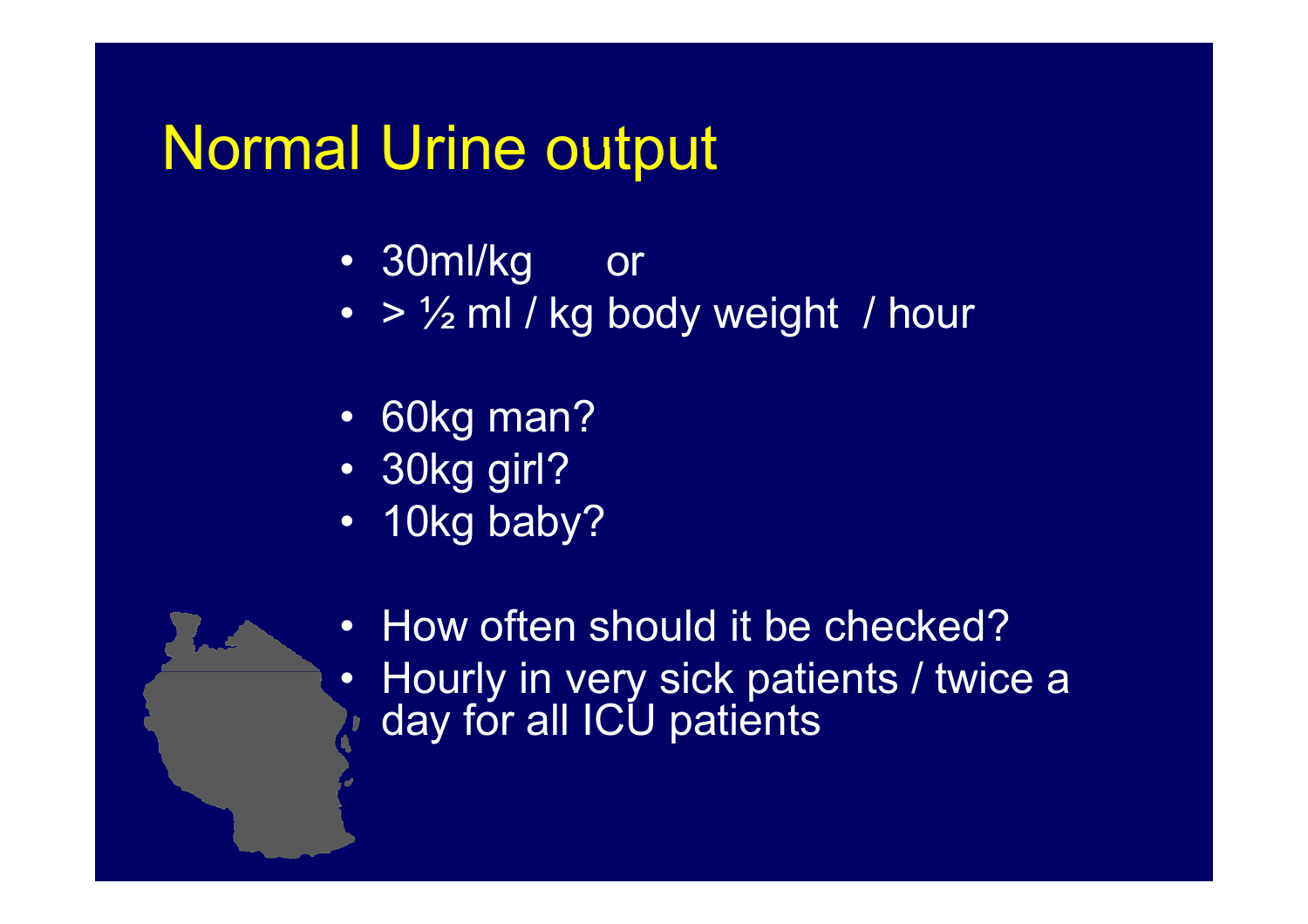#### Why urine output falls

- •low blood pressure (common)
- •blocked catheter (common)
- • kidney failure (rare or late)  $\mathcal{L}_{\mathcal{A}}$ – requires careful fluid management

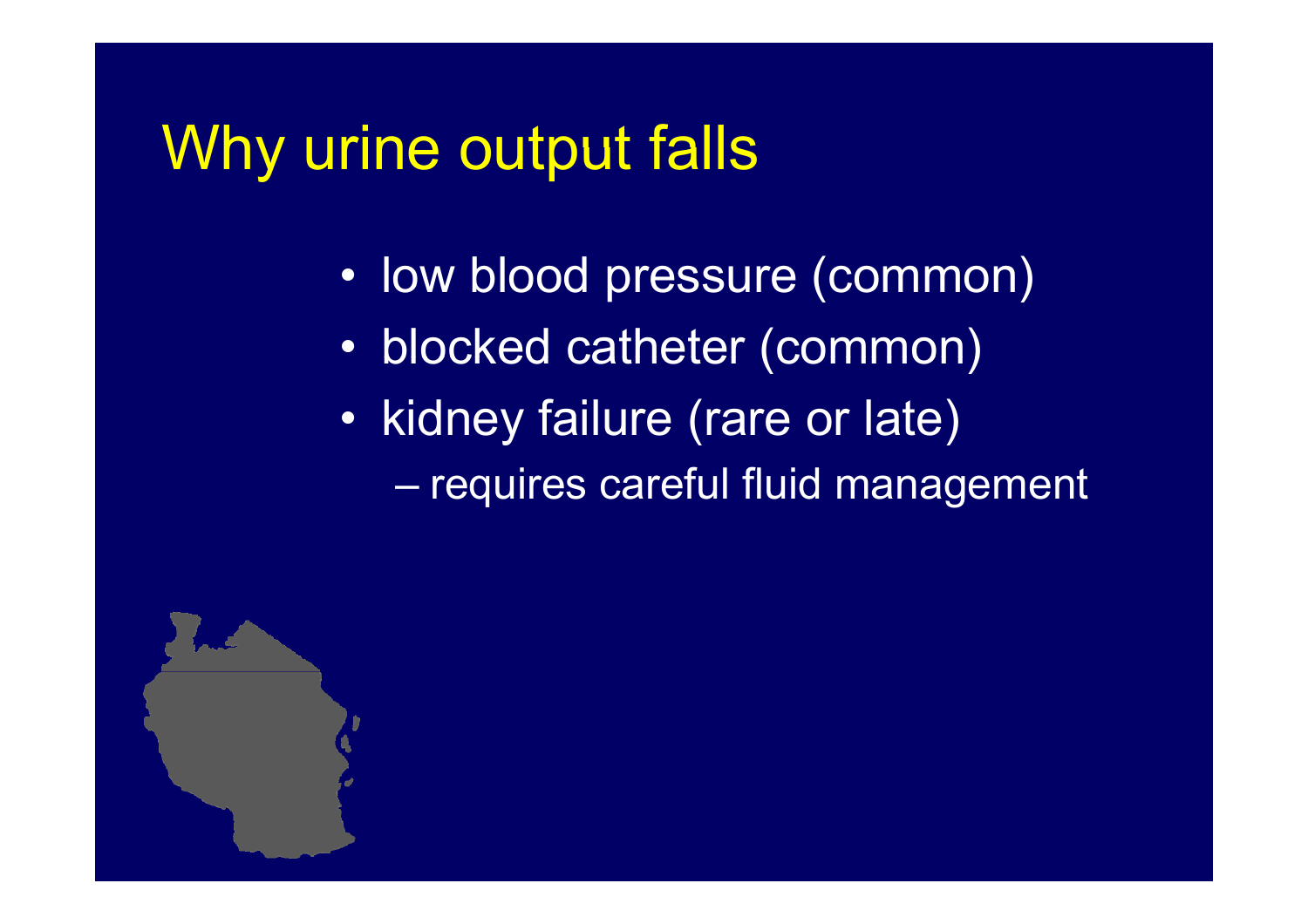#### Kidneys Save functions!!!!!!!  $\bullet$  Fluids $\bullet$  MAP > 65 $\bullet$ Vasoconstrictors

## •**NO Furosemide!**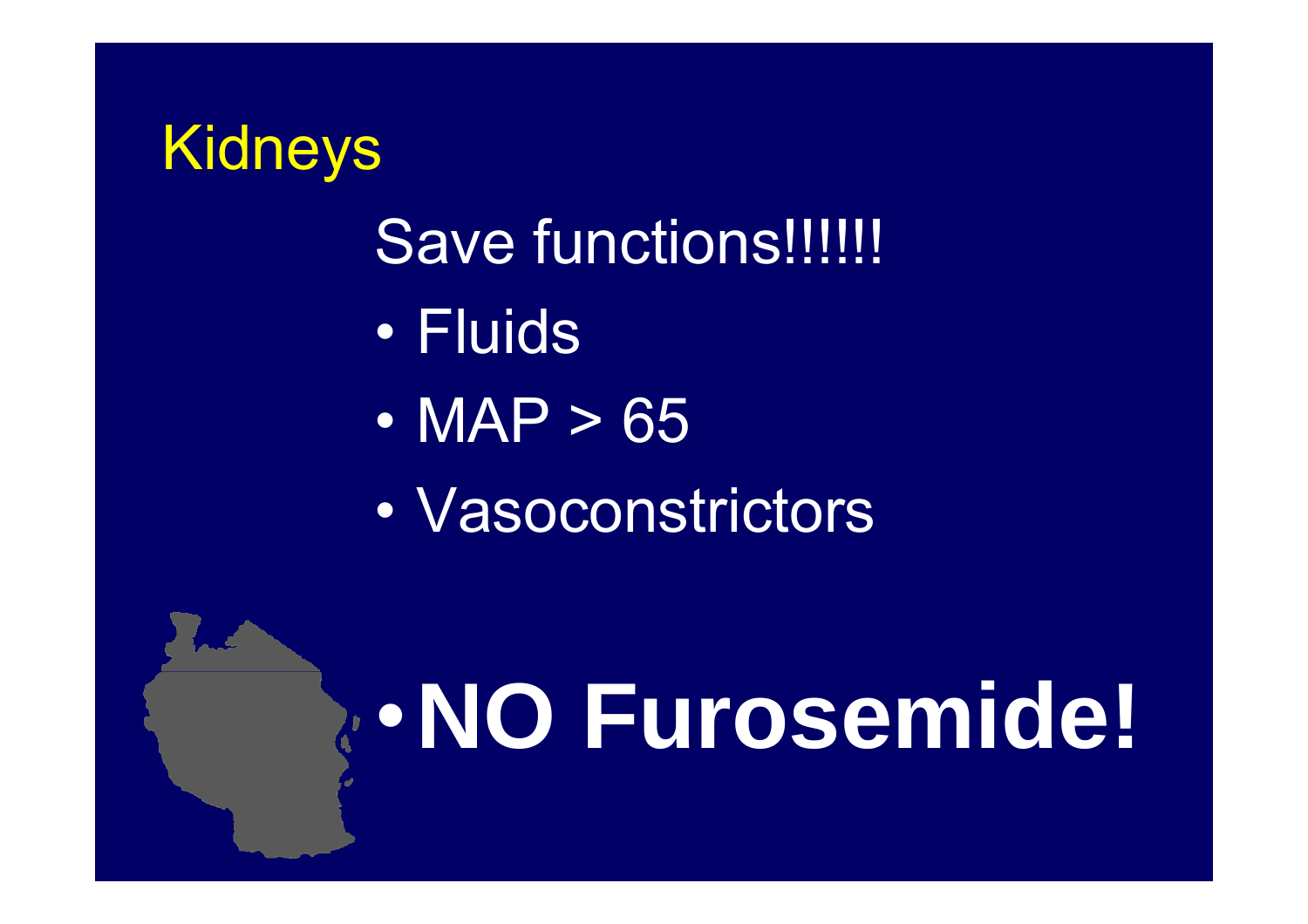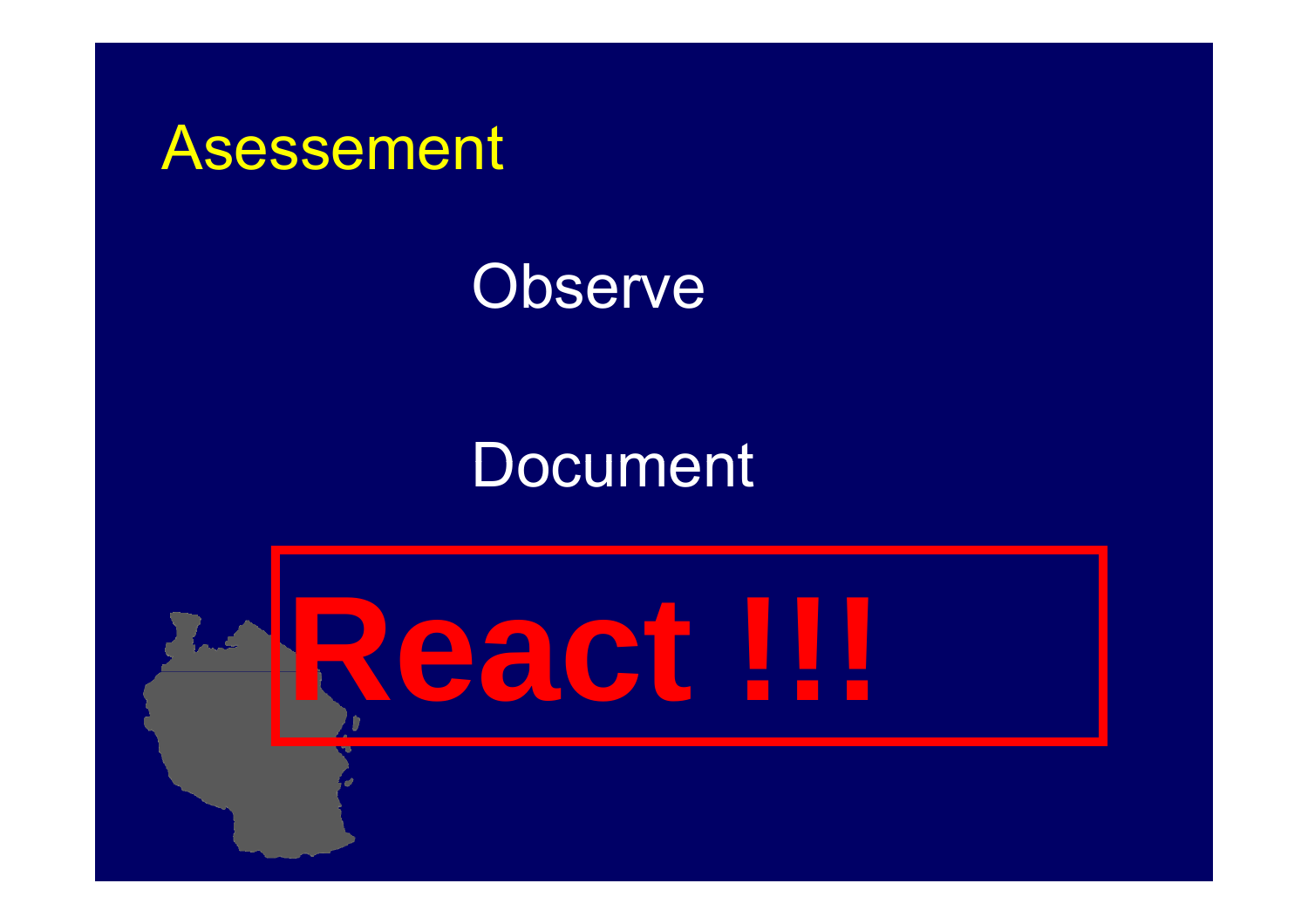#### Summary

- •What to give after shock is treated
- •• How much fluid to give to a critically ill patient:
	- Shock
	- Previous losses / dehydration
	- Ongoing losses
	- Maintenance Need

• Severe dehydration = 10% body weight lost  $(=100$ ml/kg)